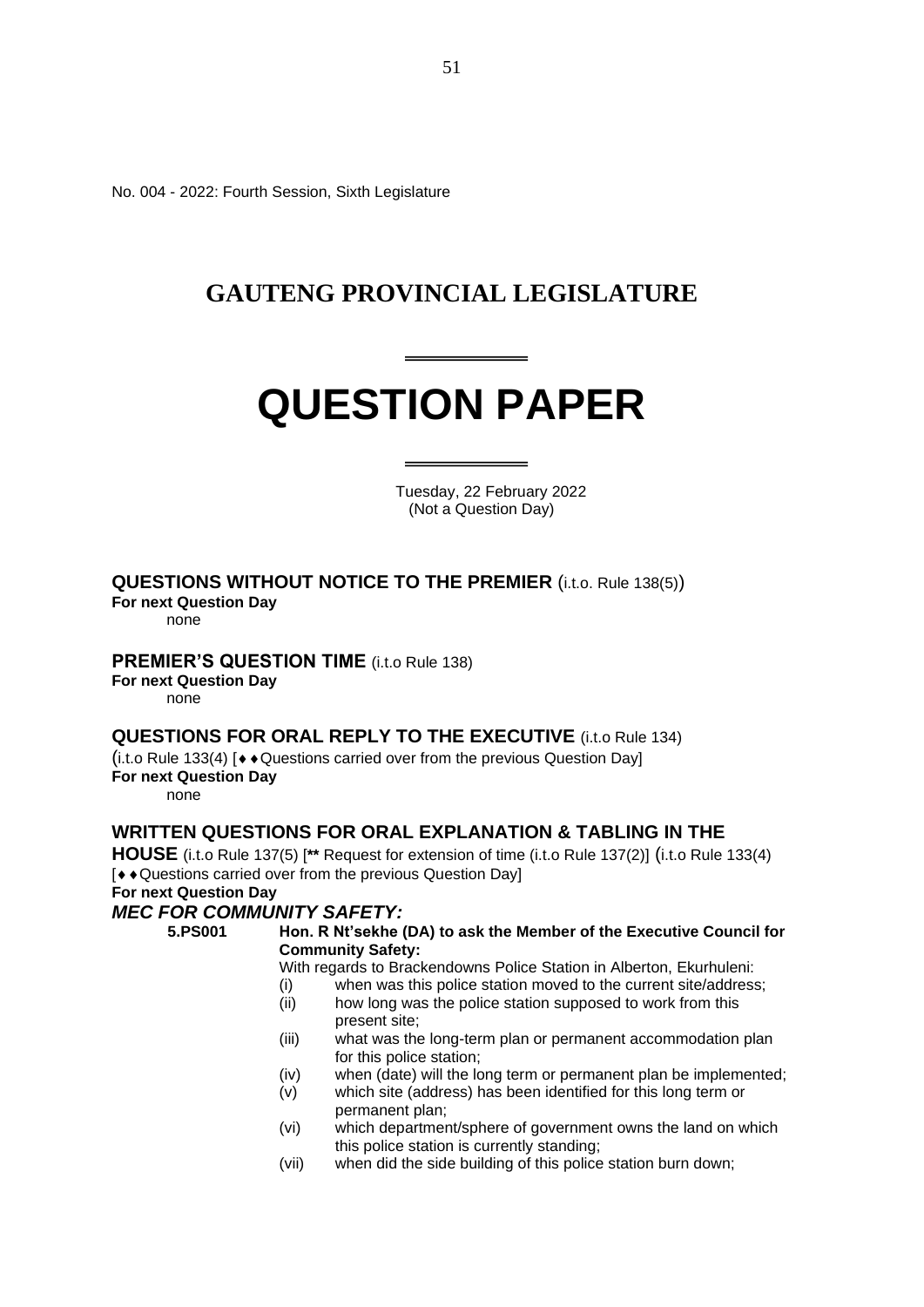- (viii) who is responsible for ensuring that this building that burnt down is rebuilt;
- (ix) are police stations insured for fires; and
- $(x)$  if yes, was this side building rebuilt?

**5.PS002 Hon. M Shackleton (DA) to ask the Member of the Executive Council for Community Safety:**

With regards to the qualifications of SAPS employees, would the MEC please respond to the following:

- (i) what steps has the Department of Community Safety taken in cases where SAPS employees have been found to be dishonest regarding their qualifications to get a post:
- (ii) have there been any SAPS employees in Gauteng that have been found to be dishonest about their qualifications; and
- (iii) if yes to (ii) to what were the consequences for said employees?

**5.PS003 Hon. B Engelbrecht (DA) to ask the Member of the Executive Council for Community Safety:**

With regard to the MEC of Community Safety event "Reclaiming the Night Campaign against Gender-Based Violence and Femicide" which had a briefing at the Winnie Mandela CCC in Ekurhuleni on the 07 December 2021:

- (i) what was the objective of the meeting;
- (ii) which organisations were invited to the event;
- (iii) how were police stations invited to this briefing;
- (iv) for each invited police station, what are the stats for GBV and Femicide from January to end November 2021;
- (v) how many cases were reported at each of these stations;
- (vi) how many cases led to arrests being made at each station;
- (vii) how many alleged perpetrators received bail at each station;
- (viii) how many cases made it onto court rolls from each station;
- (ix) how many cases led to convictions per station; and
- (x) what is the longest time period for GBV and or femicide cases for each station concerned?

### **5.PS004 Hon. M Shackleton (DA) to ask the Member of the Executive Council for Community Safety:**

With regard to BO105 SAPS helicopters sitting at the SAPS Pretoria Airwing HQ, would the MEC please respond:

- (i) why are 13 unserviceable BO105 SAPS helicopters still on the ground at the SAPS Pretoria Airwing HQ;
- (ii) why have these helicopters not been repaired;
- (iii) how long have these helicopters been sitting unused at the SAPS Pretoria Airwing HQ;
- (iv) what would it cost to repair these helicopters; and
- (v) what is the cost of keeping these helicopters grounded?

### **5.PS005 Hon. M Shackleton (DA) to ask the Member of the Executive Council for Community Safety:**

Regarding the Elsburg and Germiston Police Stations, could the MEC please indicate:

- (i) what is the maintenance schedule for each as well as the budget in Rands and cents for each;
- (ii) how many sectors does each station cover and how many vehicles are assigned to do patrols in each sector;
- (iii) regarding "Stop and Search" operations in each sector, what management systems are in place to prove these are done; and
- (iv) please provide crime stats for both stations?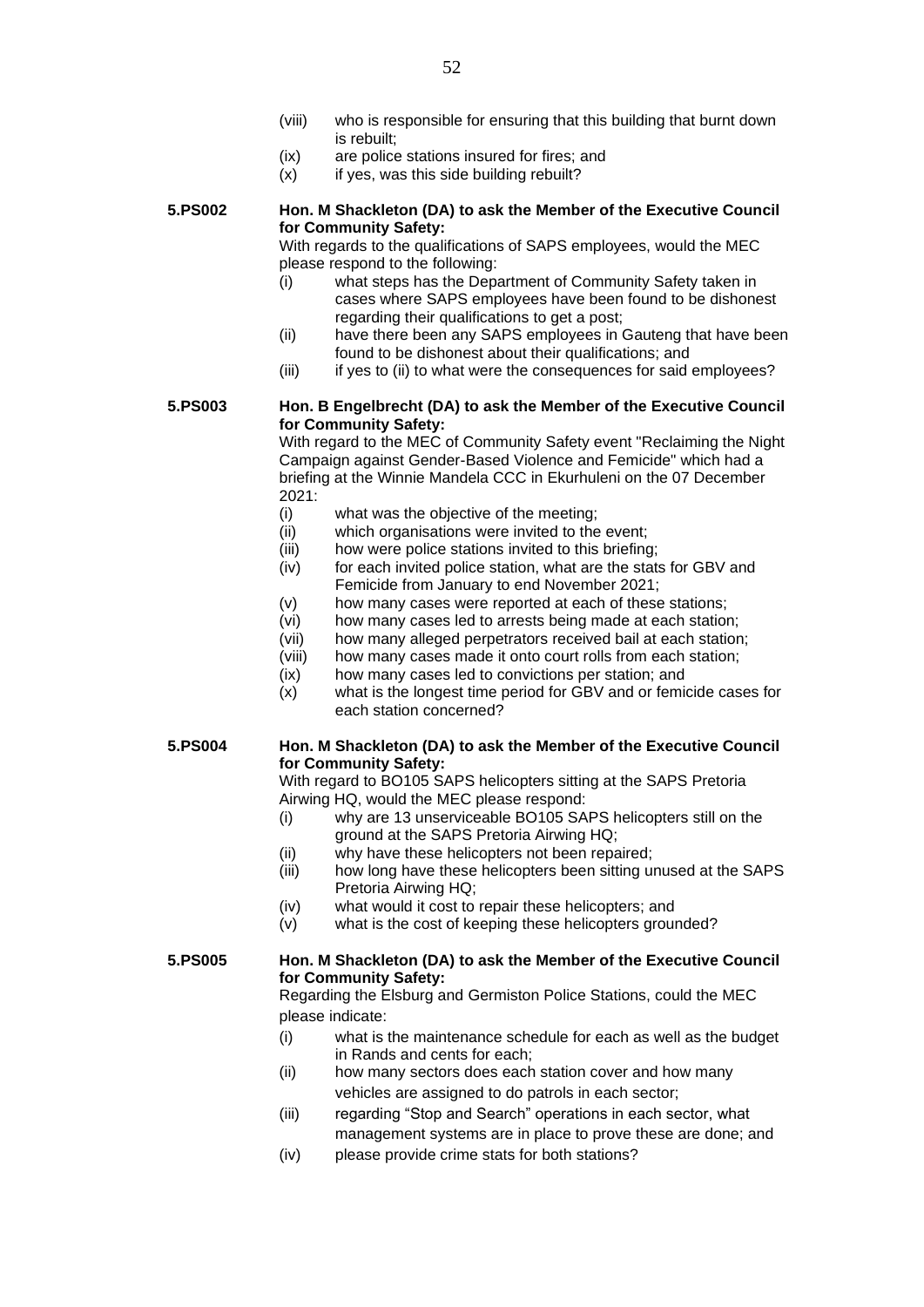- **5.PS006 Hon. M Shackleton (DA) to ask the Member of the Executive Council for Community Safety:**
	- Regarding 10111 calls in Gauteng, could the MEC please indicate:
	- (i) how many 10111 calls are made on a daily basis in Gauteng;
	- (ii) how many of those in (i) are responded to by the call being answered;
	- (iii) how many of those calls in (i) are not responded to telephonically;
	- (iv) how many 10111 calls are responded to by SAPS members physically responding by going to where the caller directs them;
	- (v) how many crimes have occurred in the past two years due to 10111 calls not being answered; and
	- (vi) what steps have been put in place to ensure a more rapid response by SAPS Members?

### **5.PS007 Hon. N D Radebe (EFF) to ask the Member of the Executive Council for Community Safety:**

Will the MEC respond to the following:

- (i) what is the total number of persons that were arrested for offences relating to the unrest that took place in Gauteng in July 2021;
- (ii) what were they arrested for and charged with;
- (iii) whether the specified persons were found guilty;
- (iv) if not, what is the position in this regard; and
- (v) if so, what is the total number of persons what were found guilty; and
- (vi) can the MEC inform me of any further relevant details?

### **5.PS008 Hon. N D Radebe (EFF) to ask the Member of the Executive Council for Community Safety:**

### Will the MEC respond to the following:

(i) provide a list of the farm attacks and murders that occurred in the period 1 October 2020 to 30 November 2021 in the Gauteng province, including details of each (i) district, (ii) station, (iii) CAS Number?

### **5.PS009 Hon. S T Msimanga (DA) to ask the Member of the Executive Council for Community Safety:**

Regarding staff working from home in response to the COVID-19 pandemic, could the MEC please indicate:

- (i) how many staff in the department are back in the office on a fulltime basis;
- (ii) how many staff are still working remotely;
- (iii) of those working remotely, how are they capacitated to do so;
- (iv) will staff continue to work remotely, or are there plans to return all staff to an office-based work environment; and
- (v) how has remote working impacted the performance of department?

### *MEC FOR HEALTH:*

### **5.HL001 Hon. J B Bloom (DA) to ask the Member of the Executive Council for Health:**

With regard to appointments at the Johannesburg Health District Office, will the MEC please indicate:

- (i) what process was followed in the appointment of Ms Modikoa Mamabolo as Deputy Director;
- (ii) did she achieve the highest assessment score of all the interviewed candidates;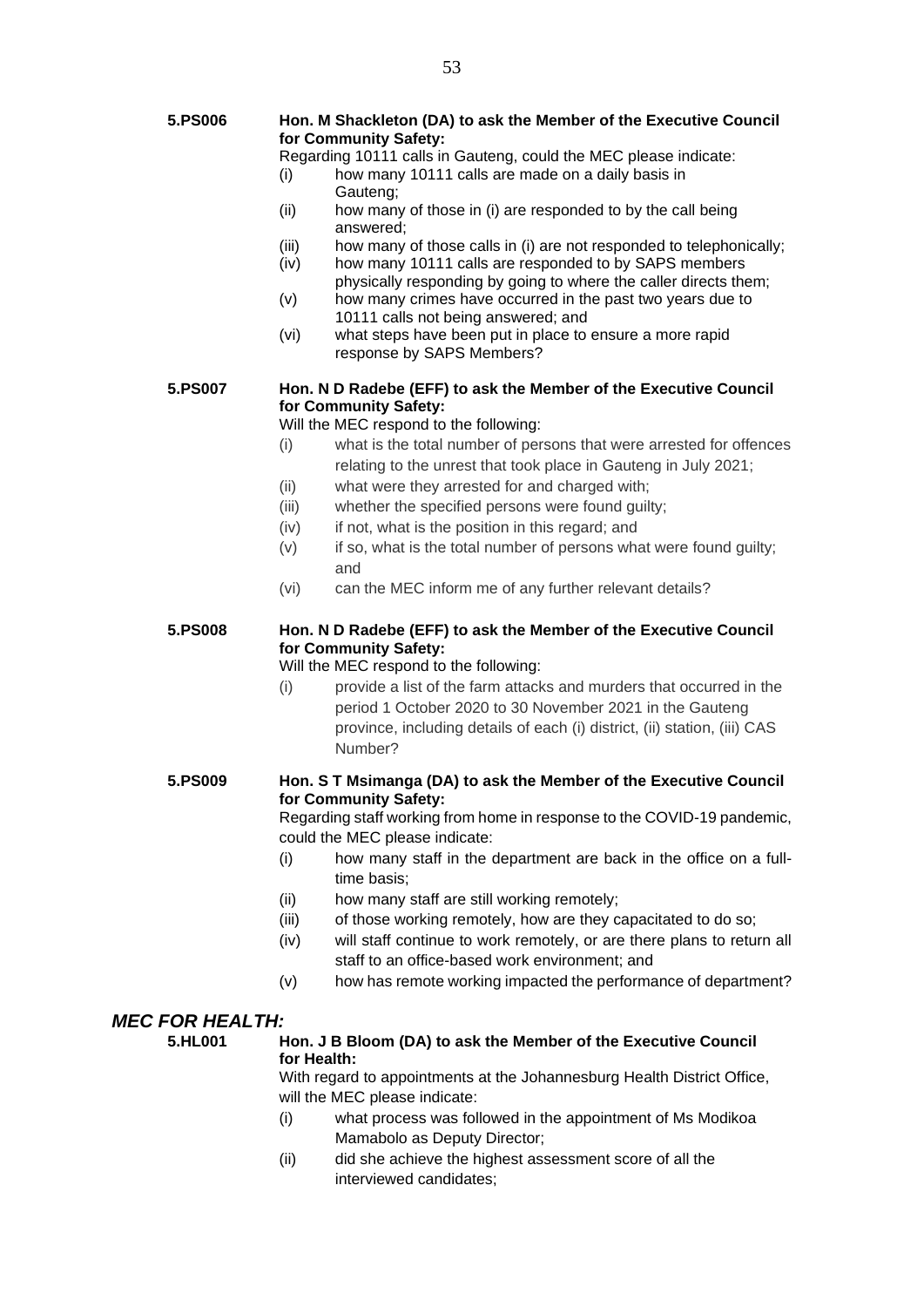- (iii) if not, why was she appointed;
- (iv) what process was followed in the appointment of Ms Libby Mashaba as Nursing Service Manager;
- (v) was she the highest-ranked candidate for this position;
- (vi) what process was followed in the appointment of Ms Magdeline Mabuza as Assistant Director of Human Resources;
- (vii) was she the highest-ranked candidate for this position;
- (viii) is it true that the suspended CEO, Ms Ruth Mabyana of the Bheki Mlangeni Hospital, is a relative of the Chief Director Morewane; and
- (ix) is it true that Ms Mashaba above is a relative of Ms Mabyana;
- (x) what investigations will take place concerning irregular appointments at this office, including possible nepotism?

### **5.HL004 Hon. J B Bloom (DA) to ask the Member of the Executive Council for Health:**

Regarding the purchase of radiation machines for cancer treatment, will the MEC please indicate:

- (i) what Linac machines have been purchased in the last two years;
- (ii) what was the cost of these machines;
- (iii) what is the assessed shortage of Linac machines at the various hospitals in order to treat cancer patients;
- (iv) which of the machines in (i) above are presently operational;
- (v) if any of them are not operational, what are the reasons in each case and when is it anticipated that they will be operational;
- (vi) why have extra Linac machines not been purchased for the Charlotte Maxeke Johannesburg Hospital (CMJH);
- (vii) when will Linac machines be purchased and become operational at CMJH;
- (viii) why have brachytherapy machines not been purchased to fill the assessed need at CMJH and the Steve Biko Hospital;
- (ix) when will brachytherapy machines be bought for these hospitals; and
- (x) what is the effect of inadequate Linac and brachytherapy machines on patients?

### *MEC FOR CO-OPERATIVE GOVERNANCE, TRADITIONAL AFFAIRS AND HUMAN SETTLEMENTS:*

**Hon. S T Msimanga (DA) to ask the Member of the Executive Council for Co-operative Governance, Traditional Affairs and Human Settlements:** Regarding staff working from home in response to the COVID-19 pandemic, could the MEC please indicate:

- (i) how many staff in the department are back in the office on a fulltime basis;
- (ii) how many staff are still working remotely;
- (iii) of those working remotely, how are they capacitated to do so;
- (iv) will staff continue to work remotely, or are there plans to return all staff to an office-based work environment; and
- (v) how has remote working impacted the performance of department?

### *MEC FOR SOCIAL DEVELOPMENT:*

**5.SD001 Hon. A W Cilliers (DA) to ask the Member of the Executive Council for Social Development:**

Regarding staff working from home in response to the COVID-19 pandemic, could the MEC please indicate: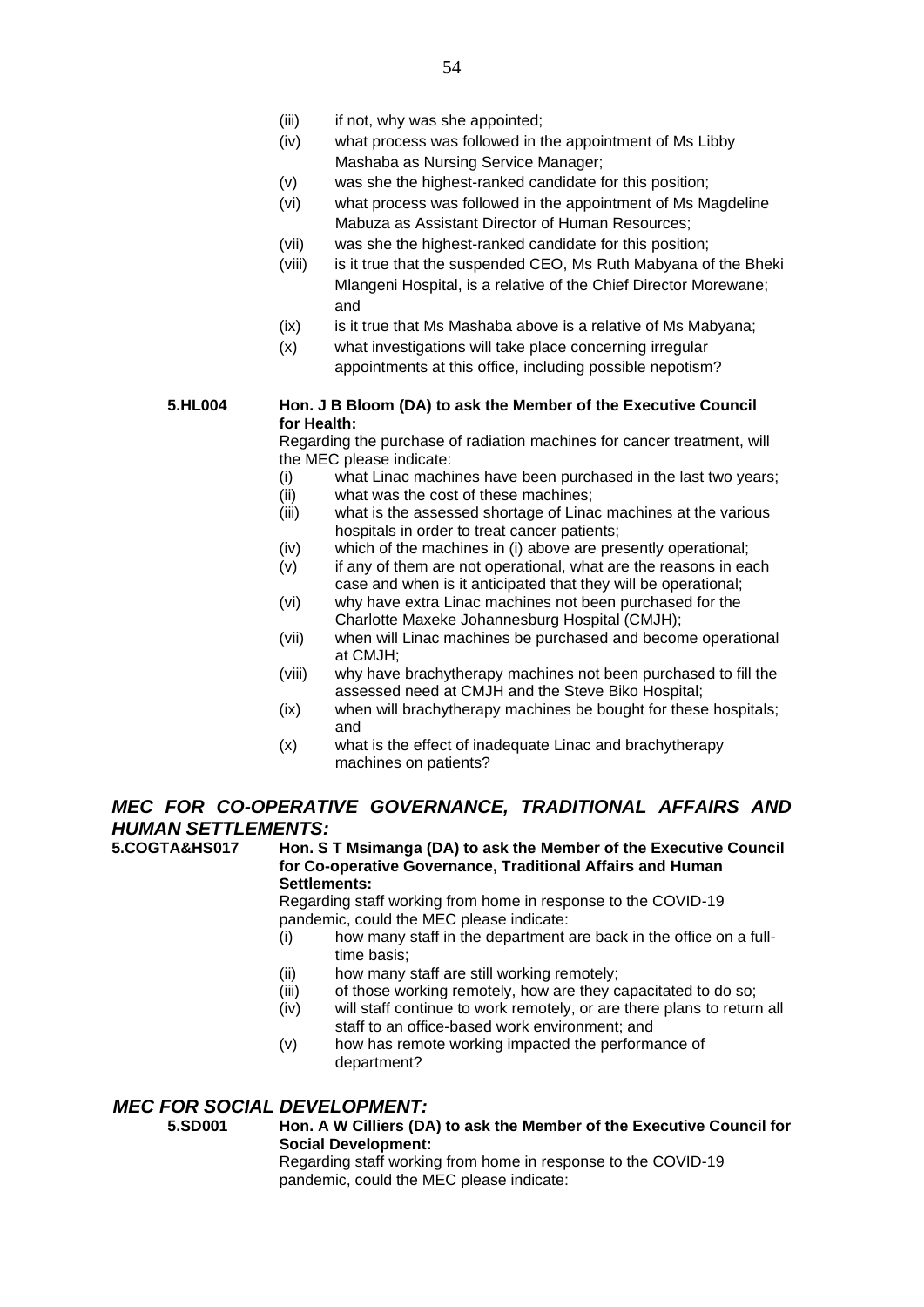- (i) how many staff in the department are back in the office on a fulltime basis;
- (ii) how many staff are still working remotely;
- (iii) of those working remotely, how are they capacitated to do so;
- (iv) will staff continue to work remotely, or are there plans to return all staff to an office-based work environment; and
- (v) how has remote working impacted the performance of department?

### *MEC FOR SPORT, RECREATION, ARTS AND CULTURE:*

### **5.SP001 Hon. A Randall (DA) to ask the Member of the Executive Council for Sport, Recreation, Arts and Culture:**

Regarding the 2023 Rowing Championship to be held at Roodeplaat Dam, could the MEC please indicate:

- (i) does the department have any involvement with this activity;
- (ii) if yes, what budget and support will the department offer to make this event a success; and
- (iii) what does the department do to highlight rowing as a sport?

### **5.SP002 Hon. A W Cilliers (DA) to ask the Member of the Executive Council for Sport, Recreation, Arts and Culture:**

Regarding staff working from home in response to the COVID-19 pandemic, could the MEC please indicate:

- $(i)$  how many staff in the department are back in the office on a fulltime basis;
- (ii) how many staff are still working remotely;
- (iii) of those working remotely, how are they capacitated to do so;
- (iv) will staff continue to work remotely, or are there plans to return all staff to an office-based work environment; and
- (v) how has remote working impacted the performance of department?

### **QUESTIONS FOR WRITTEN REPLY TO MEMBERS OF THE EXECUTIVE**

**COUNCIL** (i.t.o Rule 136) ( Indicates New Questions for the Current Week)

- [ $\leftrightarrow$  Oral Questions converted to Written Questions by Resolution of the Housel
- -<br><sup>[\*\*</sup> Request for extension of time (i.t.o Rule137(2)]

### *PREMIER:*<br>\*\* 5.PR001

Hon. S T Msimanga (DA) to ask the Member of the Executive Council **for Premier:**

Regarding staff working from home in response to the COVID-19 pandemic, could the Premier please indicate:

- (i) how many staff in the Office of the Premier are back in the office on a full-time basis;
- (ii) how many staff are still working remotely;
- (iii) of those working remotely, how are they capacitated to do so;
- (iv) will staff continue to work remotely, or are there plans to return all staff to a office-based work environment; and
- (v) how has remote working impacted the performance of Office of the Premier?

### **5.PR002 Hon. S J P Dos Santos (DA) to ask the Member of the Executive Council for Premier:**

Please provide the responses to 5.PR045; 5.PR046 and 5.PR047 of 2021?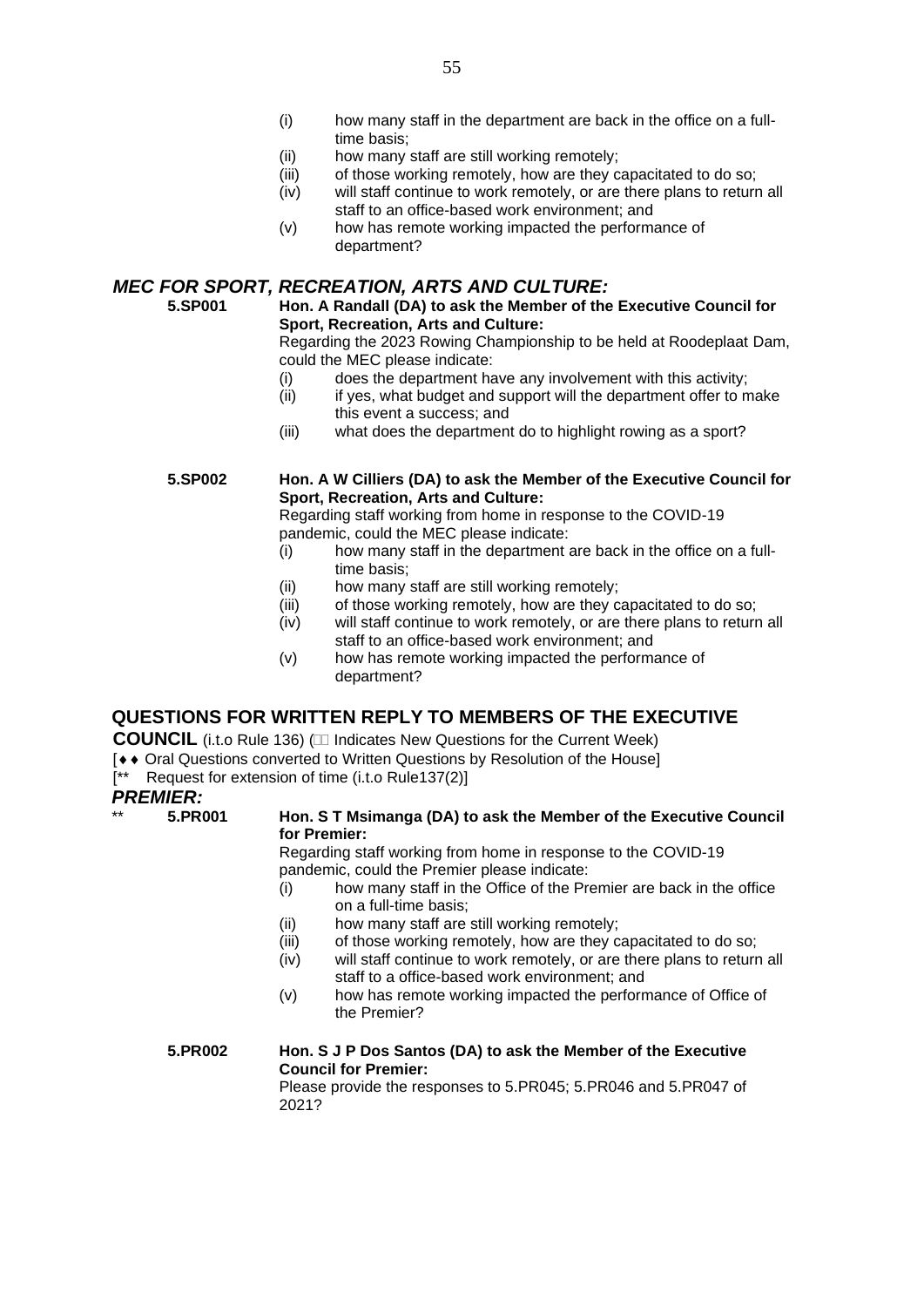### **5.PR003 Hon. S T Msimanga (DA) to ask the Member of the Executive Council for Premier:**

Regarding the use of probity auditors, could the Premier please indicate:

- (i) can the Premier please confirm if his office is making use of probity auditors for assurance engagements as far as the Office of the Premier's procurement processes are concerned;
- (ii) please list the procurement / tender processes where the probity auditors assisted in the current financial year;
- (iii) please indicate how many of these procurement processes / tenders did not meet the prescribed probity requirements; and
- (iv) please indicate if the probity auditors documented their findings in a probity audit report to the Office of the Premier;
- (v) please indicate if any significant issues that have been identified in the probity auditor report; and
- (vi) please indicate how SCM officials, BEC and BAC committees have benefitted from the probity audit reports on procurement projects?

## *MEC FOR COMMUNITY SAFETY:*

**5.PS010 Hon. R Nt'sekhe (DA) to ask the Member of the Executive Council for Community Safety:**

With regard to Kempton Park SAPS, Operation Masakhane, in Ekurhuleni, could the MEC please indicate:

- (i) how often does this operation take place? (Please indicate if the operation is Weekly, Monthly, Quarterly, Bi-Annually or Annually);
- (ii) who does the planning of this Operation;
- (iii) what criteria is used to plan this operation;
- (iv) are the CPF structures, Civil Organisations, NGO's and Security Companies involved in the planning of these operations;
- (v) what are the successes of the last six (6) operations of Operations that took place;
- (vi) when (dates) did these six (6) operations take place;
- (vii) what is the criteria used to determine a successful operation;
- (viii) which Officer / Commander led each of these six (6) operations;
- $(ix)$  why was EMPD not part of these six  $(6)$  operations; and  $(x)$  how much manpower was available per operation as ind
- how much manpower was available per operation as indicated in (iv)?

### **5.PS011 Hon. S J P Dos Santos (DA) to ask the Member of the Executive Council for Community Safety:**

Please provide the responses to 5.PS117; 5.PS120 and 5.PS121 of 2021?

### **5.PS012 Hon. M S Shackleton (DA) to ask the Member of the Executive Council for Community Safety:**

Considering the financial strain in Gauteng and throughout the country affecting residents, municipalities and state-owned entities and the exacerbating impact there on by the theft of essential infrastructure, could the MEC please indicate:

- (i) why the Springs Police Station refuses to accept, attend to or open dockets pertaining to the theft of Eskom cables and meter tampering and/or the theft of water meter reported to SAPS by residents of the Endicott, Vischkuil and KwaZenzele area;
- (ii) may an affected party report a crime with the expectation of a docket being opened and appropriately investigated if that affected party is not the owner of the item stolen, sabotaged or vandalised;
- (iii) how are SAPS resources allocated geographically if crime statistics are artificially deflated as a result of the non-acceptance of reports of crimes by SAPS;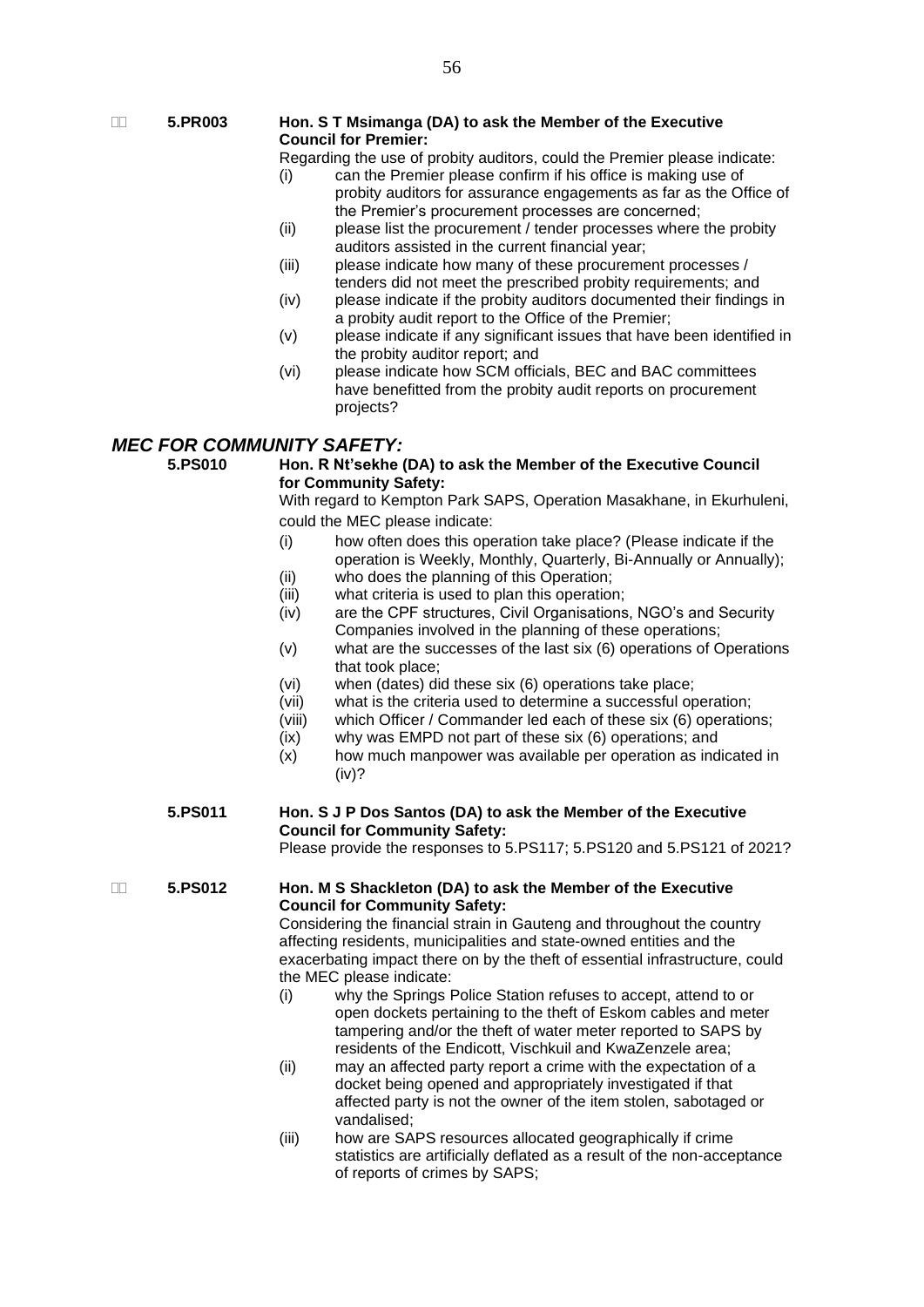- (iv) what is the replacement cost of state owned infrastructure stolen, vandalised or sabotaged within the jurisdiction of the Springs Police station for the period 1 July 2021 to 31 January 2022; and
- (v) what action will be taken to ensure that accurate crime statistics are maintained and dockets opened on the theft, vandalism and/or sabotage of state owned infrastructure by the Springs Police Station and when will such action be implemented?"

### **5.PS013 Hon. S T Msimanga (DA) to ask the Member of the Executive Council for Community Safety:**

Regarding the use of probity auditors, could the MEC please indicate:

- (i) can the MEC please confirm if the department is making use of probity auditors for assurance engagements as far as the department's procurement processes are concerned;
- (ii) can the MEC please list the procurement / tender processes where the probity auditors assisted in the current financial year;
- (iii) please indicate how many of these procurement processes / tenders did not meet the prescribed probity requirements;
- (iv) please indicate if the probity auditors documented their findings in a probity audit report to the department;
- (v) please indicate if any significant issues that have been identified in the probity auditor report; and
- (vi) please indicate how the department's SCM officials, BEC and BAC committees have benefitted from the probity audit reports on procurement projects by the department?

### *MEC FOR ECONOMIC DEVELOPMENT, ENVIRONMENT, AGRICULTURE & RURAL DEVELOPMENT:* **5.ECD,ENV&ARD003 WITHRAWN**

### **5.ECD,ENV&ARD004Hon. A W Cilliers (DA) to ask the Member of the Executive Council for Economic Development, Environment, Agriculture and Rural Development:**

Regarding the South African Human Rights Commission (SAHRC) investigation into the pollution of Wemmerpan, Johannesburg, could the MEC please indicate:

- (i) has the department been contacted by the SAHRC regarding this investigation;
- $(ii)$  if yes, what input has the department made in relation to this;
- (iii) if no, is the department aware of this investigation; and
- (iv) has the City of Johannesburg been contacted by the SAHRC regarding this investigation;
- (v) if yes, what input has the CoJ made in relation to this;
- (vi) what CoJ by-laws have been infringed in relation to the pollution in Wemmerpan;
- (vii) what is the CoJ's responsibilities in terms of The National Environmental Laws Amendment Bill (NEMLA);
- (viii) what are the department's responsibilities in terms of The National Environmental Laws Amendment Bill (NEMLA);
- (ix) does the department liaise with other departments/ spheres of government in terms of NEMLA; and
- $(x)$  if yes to (v) which departments/ spheres of government?

### **5.ECD,ENV&ARD005Hon. S T Msimanga (DA) to ask the Member of the Executive Council for Economic Development, Environment, Agriculture and Rural Development:**

Regarding the use of probity auditors, could the MEC please indicate: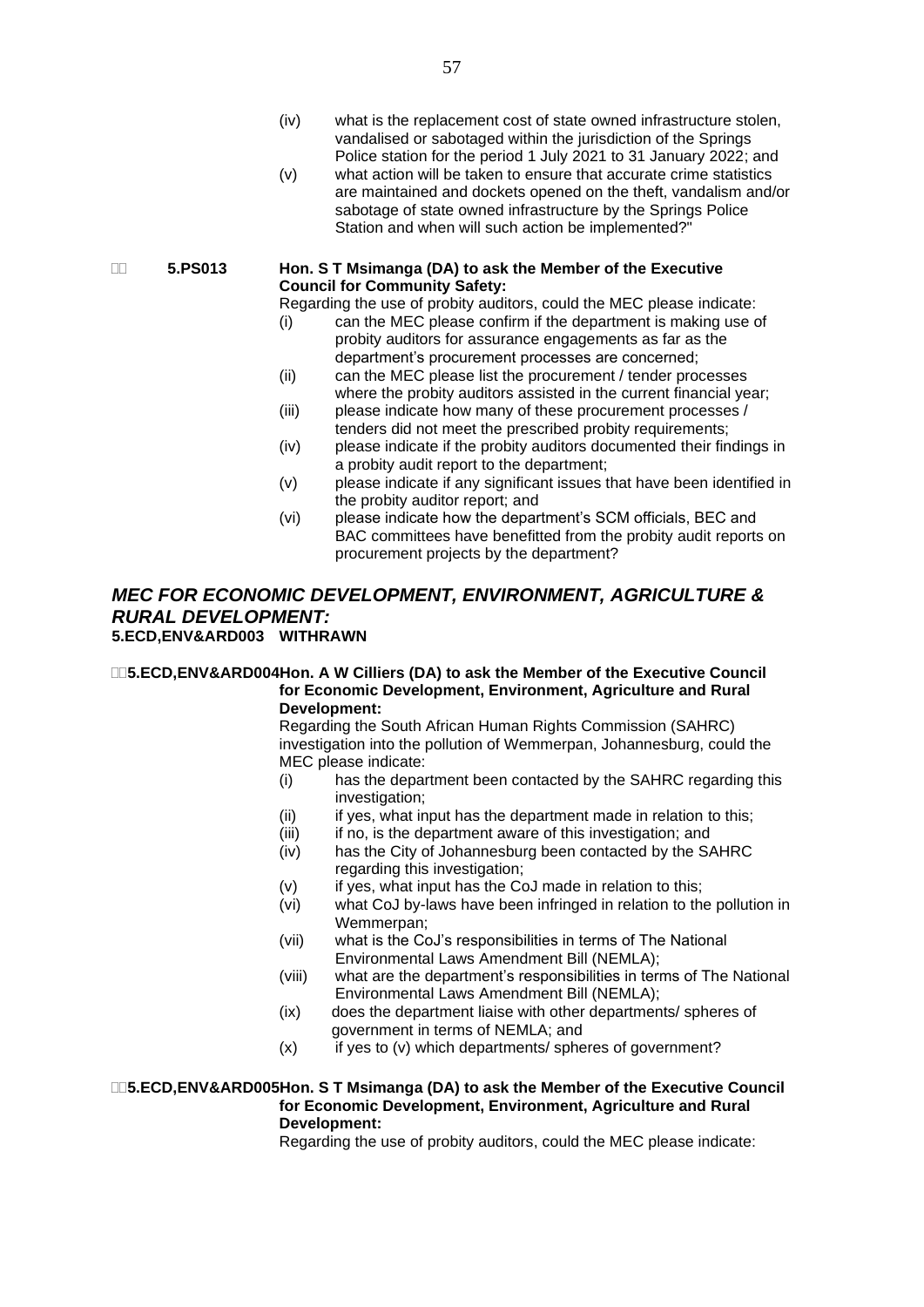- (i) can the MEC please confirm if the department is making use of probity auditors for assurance engagements as far as the department's procurement processes are concerned;
- (ii) can the MEC please list the procurement / tender processes where the probity auditors assisted in the current financial year; and
- (iii) please indicate how many of these procurement processes / tenders did not meet the prescribed probity requirements;
- (iv) please indicate if the probity auditors documented their findings in a probity audit report to the department;
- (v) please indicate if any significant issues that have been identified in the probity auditor report; and
- (vi) please indicate how the department's SCM officials, BEC and BAC committees have benefitted from the probity audit reports on procurement projects by the department?

### *MEC FOR EDUCATION:*

### \*\* **5.ED001 Hon. N Ramulifho (DA) to ask the Member of the Executive Council for Education:**

Regarding Tholimfundo Primary School in Soweto, will the MEC please indicate:

- $(i)$  it is alleged that there was R19 million set aside to build a brick and mortar structure as part of phase 2, what happened to this budget;
- (ii) what led to the delay to start and complete this project before October 2021;
- (iii) what is the department doing about the problems raised relating to ablution facilities and unsuitable classrooms; and
- (iv) what is the new plan to address the infrastructure challenges at the school?

### \*\* **5.ED008 Hon. A Alberts (VF-Plus) to ask the Member of the Executive Council for Education:**

Upon the three year anniversary of the Driehoek Hoërskool tragedy, can the MEC indicate the following with regard to public schools infrastructure in Gauteng:

- (i) did the department and/or the custodian Department of Infrastructure and Development finalise and compile an official report regardi;g the causes of the bridge collapse at Driehoek Hoërskool;
- (ii) if yes, what was the gist of the findings and where can the report be accessed? Also indicate if the solutions in the report were implemented; and
- (iii) if no, why did this never happen;
- (iv) has the Department embarked upon a province-wide inspection of all public school infrastructure, especially older infrastructure, to ensure that all such infrastructure is safe;
- (v) if yes, can the MEC provide a report indicating which school infrastructure is unsafe and what the status of remedial actions are;
- (vi) if no, explain with reference to the legal basis why this was not regarded as necessary;
- (vii) since the Driehoek-tragedy, has the Department ensured that regular inspections take place at all public school infrastructure in accordance with all legislation, including but not limited to, the Occupational Health and Safety Act (OHSA) of 1993 with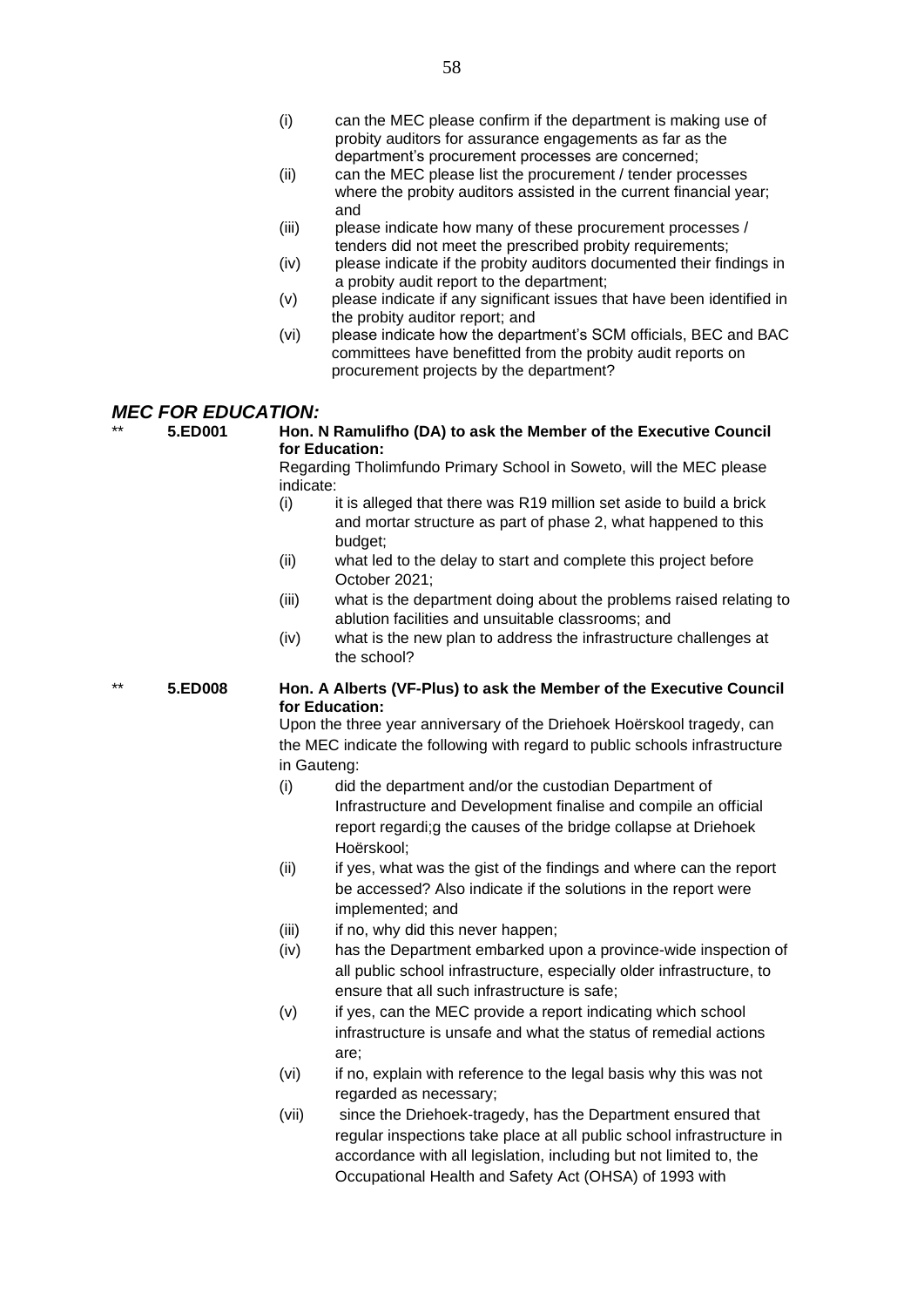Construction Regulations 2014 Section 11 Paragraph 2 that requires 6-monthly inspections in the first two years and annual inspections thereafter;

- (viii) if yes, kindly provide a report in this respect; and
- (ix) if no, explain the legal basis for not doing so and what steps will be taken to remedy this situation.

### **5.ED009 Hon. A Alberts (VF-Plus) to ask the Member of the Executive Council for Education:**

Can the MEC indicate the following with regard to Laerskool Theresapark:

- (i) kindly set out the history of the school, especially with reference to its language of instruction;
- (ii) kindly set out in percentages and graphs the diminishing number of Afrikaans learners since the schools zenith in Afrikaans learner numbers;
- (iii) provide a reason for the diminishing number of Afrikaans learners in the school; and
- (iv) kindly set out in percentages and graphs the growing number of English and other language learners since the schools zenith in Afrikaans learner numbers;
- (v) provide a reason for the growing number of English and other language learners in the school; and
- (vi) what options are the Department considering taking to accommodate Afrikaans and other non-English speaking learners at the school in proper classrooms with sufficient teachers, kindly elaborate in full?

### **5.ED010 Hon. F P Nel (DA) to ask the Member of the Executive Council for Education:**

Regarding the use of probity auditors, could the MEC please indicate:

- (i) can the MEC please confirm if the department is making use of probity auditors for assurance engagements as far as the department's procurement processes are concerned;
- (ii) can the MEC please list the procurement / tender processes where the probity auditors assisted in the current financial year;
- (iii) please indicate how many of these procurement processes / tenders did not meet the prescribed probity requirements; and
- (iv) please indicate if the probity auditors documented their findings in a probity audit report to the department;
- (v) please indicate if any significant issues that have been identified in the probity auditor report; and
- (vi) please indicate how the department's SCM officials, BEC and BAC committees have benefitted from the probity audit reports on procurement projects by the department?

### **5.ED011 Hon. N Ramulifho (DA) to ask the Member of the Executive Council for Education:** Regarding a private LSEN school in Vosloorus, Ekurhuleni called Orhovhelani, operating from two locations - Kgosana street across the Vosloorus Municipal offices and 935 Molokomme Str Mabuya Park, could

the MEC please indicate:

(i) is this school registered with the department;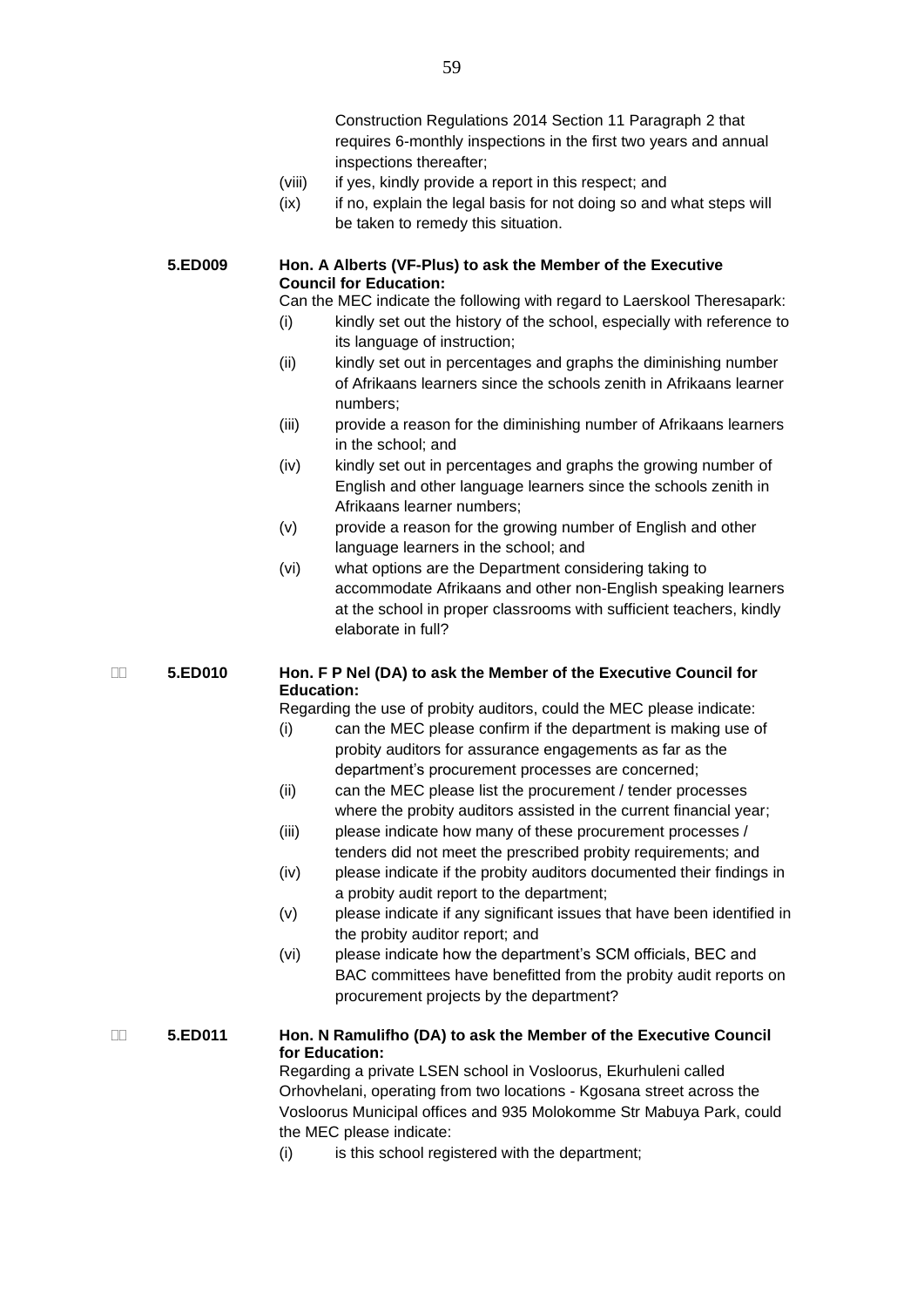- (ii) is this school legally allowed to operate from the two premises listed above;
- (iii) is the school compliant with SACE requirements for educators; and
- (iv) do the two addresses comply with the requirements of the department to be considered school buildings?

 **5.ED012 Hon. N Ramulifho (DA) to ask the Member of the Executive Council for Education:**

Regarding Thuso-tiro and All Nations schools in Sedibeng district municipality, could the MEC please indicate:

- (i) do these schools have their full complement of teachers and staff;
- (ii) if no, why not and for how long has this been the case;
- (iii) by when (date) will each of these schools have their full teaching and staff contingent;
- (iv) do these schools have adequate desks and chairs;
- (v) if not, why not and how long has this been the case; and
- (vi) by when (date) will each of these schools have the required amount of tables and chairs?

### *MEC FOR FINANCE:*

### **5.FN003 Hon. A Randall (DA) to ask the Member of the Executive Council for Finance:**

Regarding unfunded mandates in each of Gauteng's municipalities (Metropolitan, District and Local) could the MEC please indicate the budget of each for the 2020/21 and 2021/22 financial years?

### **5.FN004 Hon. A Randall (DA) to ask the Member of the Executive Council for Finance:**

Regarding Gauteng's municipalities (Metropolitan, District and Local), could the MEC please indicate:

- (i) the budget for Primary Healthcare Service in each for the 2020/21 and 2021/22 financial years; and
- (ii) the budget for Fire Services in each for the 2020/21 and 2021/22 financial years?

### **5.FN005 Hon. F P Nel (DA) to ask the Member of the Executive Council for Finance:**

Regarding the use of probity auditors, could the MEC please indicate:

- (i) can the MEC please confirm if the department is making use of probity auditors for assurance engagements as far as the department's procurement processes are concerned;
- (ii) can the MEC please list the procurement / tender processes where the probity auditors assisted in the current financial year;
- (iii) please indicate how many of these procurement processes / tenders did not meet the prescribed probity requirements; and
- (iv) please indicate if the probity auditors documented their findings in a probity audit report to the department;
- (v) please indicate if any significant issues that have been identified in the probity auditor report; and
- (vi) please indicate how the department's SCM officials, BEC and BAC committees have benefitted from the probity audit reports on procurement projects by the department?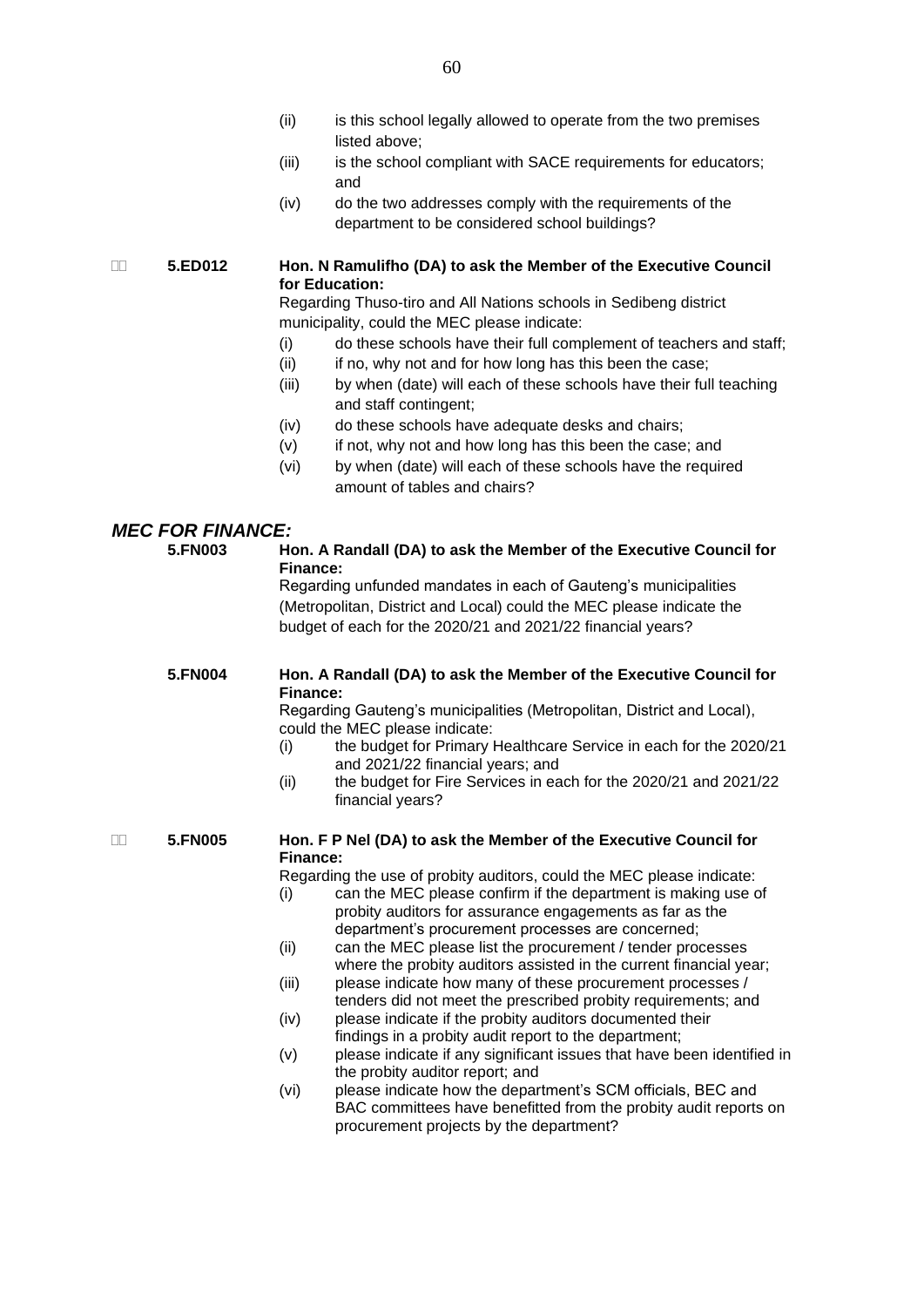### *MEC FOR HEALTH:*

### **5.HL008 Hon. J B Bloom (DA) to ask the Member of the Executive Council for Health:**

Regarding Covid-19 patients treated at the Ashanti hospital, will the MEC please indicate:

- (i) how many Covid-19 patients have been treated at this hospital so far;
- (ii) how many of these were serious cases that required oxygen;
- (iii) how many of these cases required ICU beds;
- (iv) how many ICU beds are functional are the hospital;
- (v) how much ICU beds were supposed to be functional at the hospital;
- (vi) how many wards and beds have still not been completed at the hospital;
- (vii) what accounts for delays in this regard;
- (viii) how much in total has been spent on this hospital in Rands and cents including building costs and staff and equipment costs;
- (ix) how many of the ICU beds are still completed, with staff and equipment; and
- (x) when is it expected that the hospital with be fully completed, including all staff and equipment?

### **5.HL009 Hon. J B Bloom (DA) to ask the Member of the Executive Council for Health:**

Regarding the employment of Cuban doctors, will the MEC please indicate:

- (i) whether any Cuban doctors are still employed by the department;
- (ii) if so, how many doctors are there, where are they working and how much are they paid per month in Rands and cents;
- (iii) why is the department still employing Cuban doctors when there are unemployed local doctors;
- (iv) how much in Rands and cents was spent in total on Cuban doctors last year;
- (v) were their total salaries paid into their individual accounts; and
- (vi) if not, what was the mechanism of their payment and what was the reason for this?

### **5.HL010 Hon. F P Nel (DA) to ask the Member of the Executive Council for Health:**

Please provide the responses to 5.HL147; 5.HL151; 5.HL152; 5.HL153 and 5.HL154 of 2021?

### **5.HL011 Hon. K Tong (EFF) to ask the Member of the Executive Council for Health:**

With regard to a pregnant woman (Keaorata Inno) who was turned away from Chris Hani Academic hospital on the 5<sup>th</sup> July 2021 whilst in a stage of labor and after her water had already broken because she did not have a referral letter from a local clinic. Would the MEC please respond to the following questions:

- (i) was it brought to the attention of the MEC and the department that the patient lost her child because she was refused treatment by the hospital staff on the evening of  $5<sup>th</sup>$  July 2021;
- (ii) is it a standard practice at Gauteng public hospitals to refuse treatment for patients who do not produce referral letters from local clinics during emergencies (in your response please indicate how similar cases have the been dealt with by the Department in the current financial year);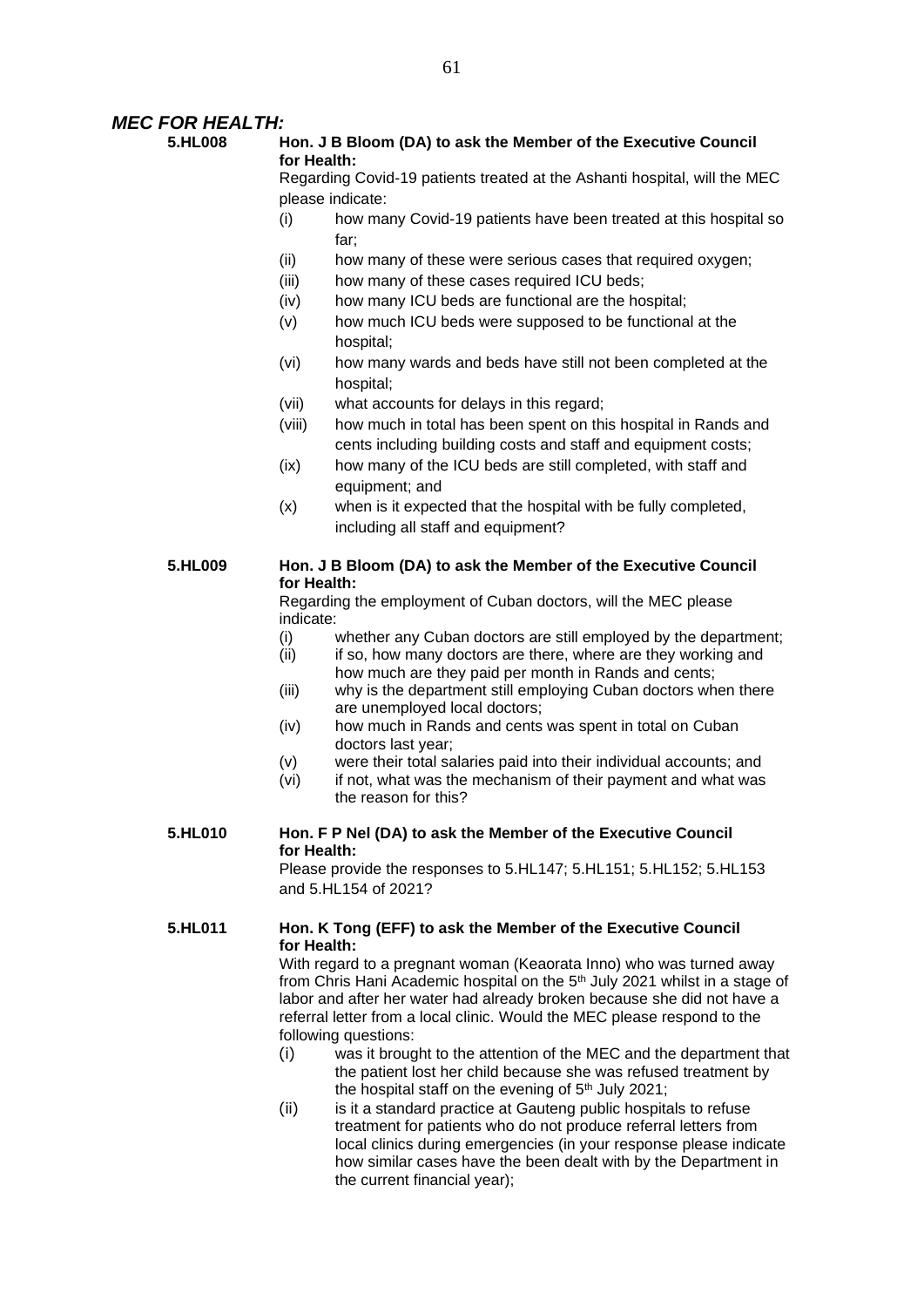- (iii) regarding (i) above, what course of action will the department take to ensure that the staff on duty on that fateful evening are held responsible for the loss of life which could have been avoided;
- (iv) what remedial actions does the department have for families and individuals who have to go through such inhumane treatment in the hands of public healthcare workers (in your response please indicate what steps are in place to ensure that similar incidences do not happen in public healthcare facilities); and
- (v) is the MEC and the department willing to take full responsibility for the death of this innocent child after the hospital staff refused the mother treatment- because we all know that not all local clinics operate for 24 hours and cannot provide referral letters?

### **5.HL012 Hon. J B Bloom (DA) to ask the Member of the Executive Council for Health:**

Regarding renovation of the Discoverers Hospital, will the MEC please indicate:

- (i) what tenders have been done for any renovation work at this hospital;
- (ii) what was the motivation for these tenders;
- (iii) what was the scope of work in these tenders;
- (iv) who was responsible for issuing these tenders;
- (v) what was/is the monetary value of these tenders in Rands and cents;
- (vi) was a purchase order put in with these tenders;
- (vii) if not, why not;
- (viii) what investigation is being pursued in this matter;
- (ix) if not, why not; and
- (x) what loss of money has there been in this matter in Rands and cents?

 **5.HL013 Hon. J B Bloom (DA) to ask the Member of the Executive Council for Health:**

> Regarding mental health patients at the Helen Joseph Hospital, will the MEC please indicate:

- (i) how many patients were treated in January this year compared to the number treated in January last year;
- (ii) how many functional beds are there for mental health patients at the hospital;
- (iii) what is the average number of mental health patients seen every day;
- (iv) how many toilets and showers are there for these mental health patients;
- (v) what property has been damaged by these patients in the last 12 months;
- (vi) how many staff have been attacked by these patients in the last 12 months;
- (vii) in each case in (vi) above, what are the details of the incident, including injuries and dates;
- (viii) what accounts for the increased number of mental health patients;
- (ix) what are the waiting times and numbers on the waiting list for admittance of mental health patients; and
- (x) what is being done to address the problems in treating an increased number of mental health patients?

 **5.HL014 Hon. J B Bloom (DA) to ask the Member of the Executive Council for Health:**

Regarding staff at the Charlotte Maxeke Johannesburg Hospital, will the MEC please indicate: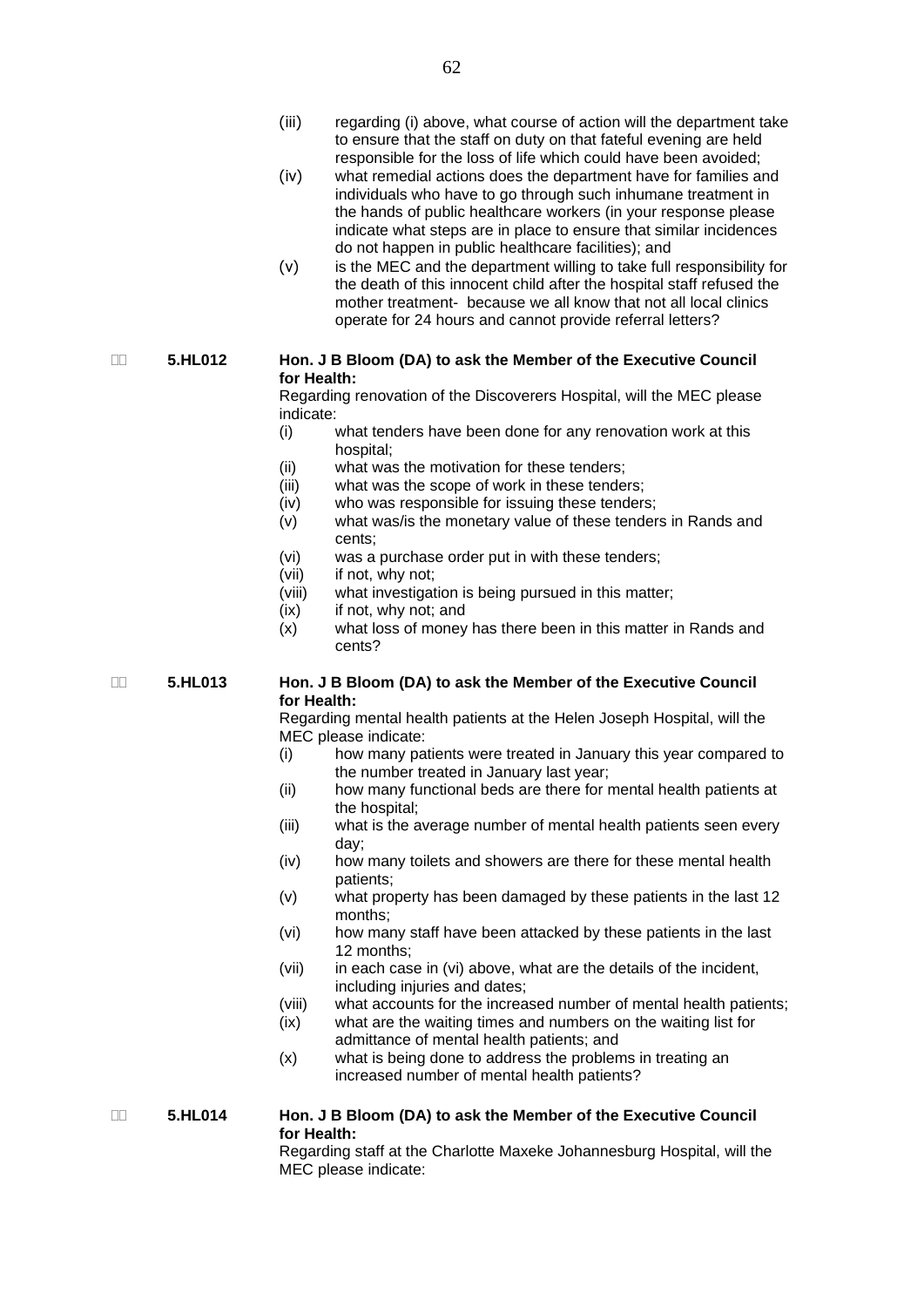- (i) what staff are currently utilised outside the hospital, including numbers, staff designations and where they are;
- (ii) in each case in (i) above, what are the reasons for their allocation elsewhere;
- (iii) how many staff members were there in total before the fire in May last year;
- (iv) how many staff members are there in total at present;
- (v) what accounts for any reduction in numbers;
- (vi) what staff have resigned since the fire in May last year, including their designation and numbers in each category;
- (vii) what are the reasons for these resignations;
- (viii) what are the number of vacancies in each staff category;
- (ix) what assessment is there of critical skill shortages; and
- (x) what action is being taken to address the reasons for resignations and to fill all vacancies?

 **5.HL015 Hon. C Bosch (DA) to ask the Member of the Executive Council for Health:**

Regarding the use of probity auditors, could the MEC please indicate:

- (i) can the MEC please confirm if the department is making use of probity auditors for assurance engagements as far as the department's procurement processes are concerned;
- (ii) can the MEC please list the procurement / tender processes where the probity auditors assisted in the current financial year;
- (iii) please indicate how many of these procurement processes / tenders did not meet the prescribed probity requirements;
- (iv) please indicate if the probity auditors documented their findings in a probity audit report to the department;
- (v) please indicate if any significant issues that have been identified in the probity auditor report; and
- (v) please indicate how the department's SCM officials, BEC and BAC committees have benefitted from the probity audit reports on procurement projects by the department?

### *MEC FOR INFRASTRUCTURE DEVELOPMENT*<br>5.INF004 Hon. J B Bloom (DA) to ask the M

### **5.INF004 Hon. J B Bloom (DA) to ask the Member of the Executive Council for Infrastructure Development:**

Regarding the report that the CEO of the Charlotte Maxeke Johannesburg Hospital requested the Gift of the Givers to assist with an engineering report on the fire-damaged section of the hospital, will the MEC please indicate:

- (i) why has an engineering report not been done as yet;
- (ii) when will this report be done;
- (iii) will the department work with the private sector, including the Gift of the Givers, in order to fix the hospital as soon as possible;
- (iv) if not, why not; and
- (v) what accounts for any delays in assessing the damage and what needs to be done to fix the hospital?

### **5.INF005 Hon. A Fuchs (DA) to ask the Member of the Executive Council for Infrastructure Development:**

The Special Investigative Unit (SIU) released a report into investigations relating to the refurbishment of the AngloGold Ashanti Hospital and concluded that the department acted improperly and unlawfully in the appointment of PSPs and contractors. Would the MEC please indicate:

(i) what were the shortcomings identified in each of the processes applied to the appointment of PSPs and contractors;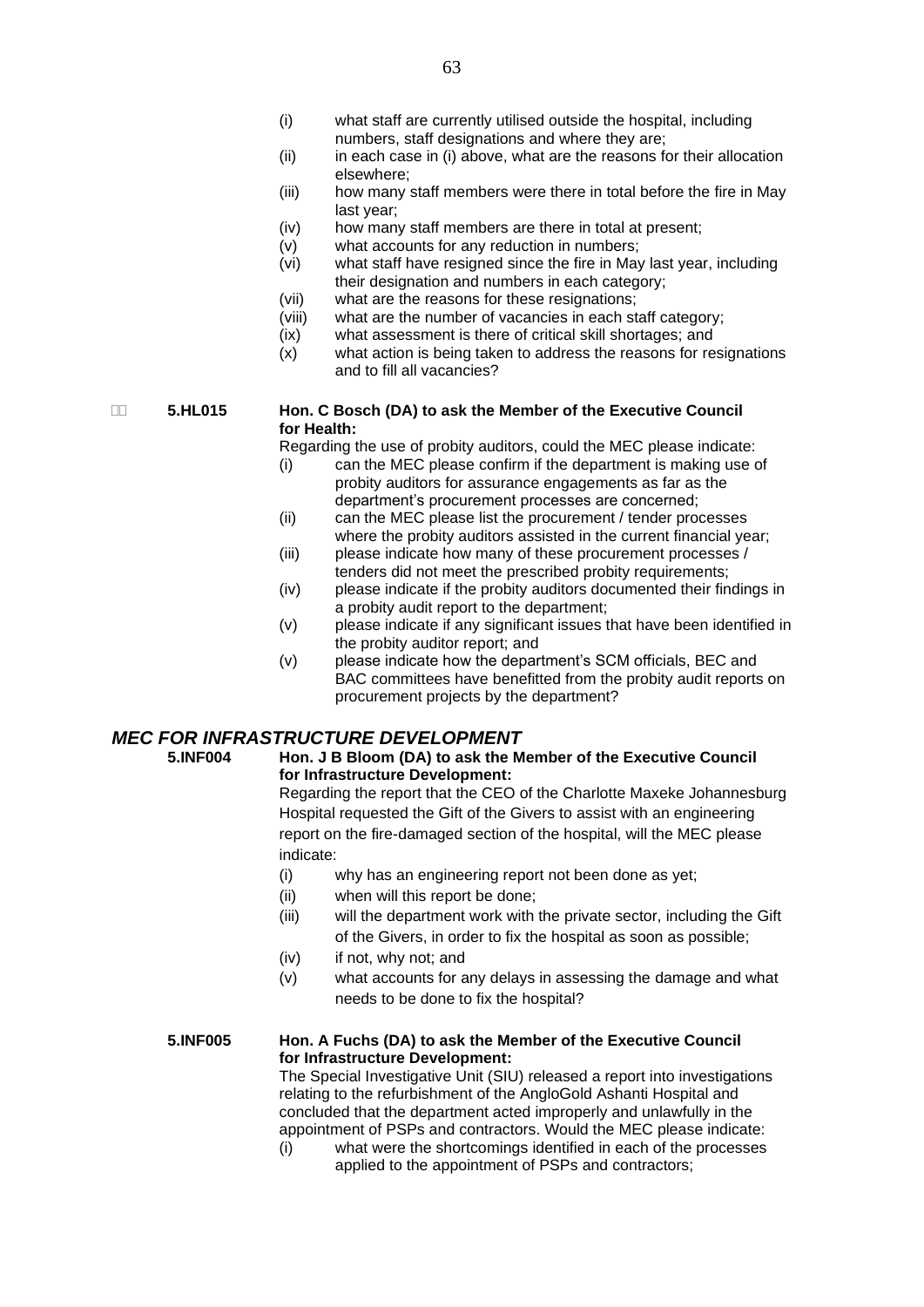- (ii) has the department identified the individuals responsible for lack of adherence to policies, protocols and legislation in the appointment process;
- (iii) if so, please provide the names of each of these individuals and indicate what steps the department will take to deal with these infractions;
- (iv) the lease agreement between AngloGold and the department has been set aside by the court. Please provide the findings of the court in this regard and indicate what the next steps are to regularise the situation;
- (v) the department spent huge sums of money on a property that it did not own. Is this contrary to any policies, regulations or legislation; and
- (vi) if so, please provide the rationale for this?

### **5.INF006 Hon. A Fuchs (DA) to ask the Member of the Executive Council for Infrastructure Development:**

Regarding fixed assets, could the MEC please indicate:

(i) in terms of the department's role as the custodian of Gauteng's fixed assets, would the MEC please provide information as to the assets, both utilised and unutilised, that appear on the fixed asset register for the departments of Roads and Transport and Human Settlements;

Please reflect the data required as follows:

| Used                                  | <b>Unused</b>                         |
|---------------------------------------|---------------------------------------|
| Land: Number of parcels; Value        | Land: Number of parcels; Value        |
| Buildings: Number of buildings; Value | Buildings: Number of buildings; Value |
| Total number of assets; Total value   | Total number of assets; Total value.  |

**5.INF007 Hon. F P Nel (DA) to ask the Member of the Executive Council for Infrastructure Development:** Please provide the response to 5.INF084 of 2021?

### **5.INF008 Hon. A Randall (DA) to ask the Member of the Executive Council for Infrastructure Development:**

Regarding Roodeplaat Dam, could the MEC please indicate:

- (i) can the MEC please confirm if a valid lease agreement exists between the department and the Angling Grounds;
- (ii) if answer in (i) is no, then why are Mr and Mrs Joubert still allowed to operate their private resort on government land;
- (iii) if answer in (i) is yes, please indicate the term of the lease and the monthly rent payable by the Joubert's;
- (iv) please indicate if the department is aware of average revenue generated by this resort on a monthly basis;
- (v) please indicate if any of the revenue generate at the gates of Angling Grounds are paid over to GDID;
- (vi) please confirm if a forensic investigation was done after the Corruption Watch investigation in 2014;
- (vii) if not, why not;
- (viii) if answer in (vi) is "Yes" please confirm what the recommendations of the forensic report were;
- (ix) if there is no forensic report to date, please indicate if the MEC will now request a forensic report on the matter; and
- (x) please indicate if Debbie Joubert can use GDID equipment to maintain the resort and if so, please provide an approval letter from the department to Debbie Joubert in this regard?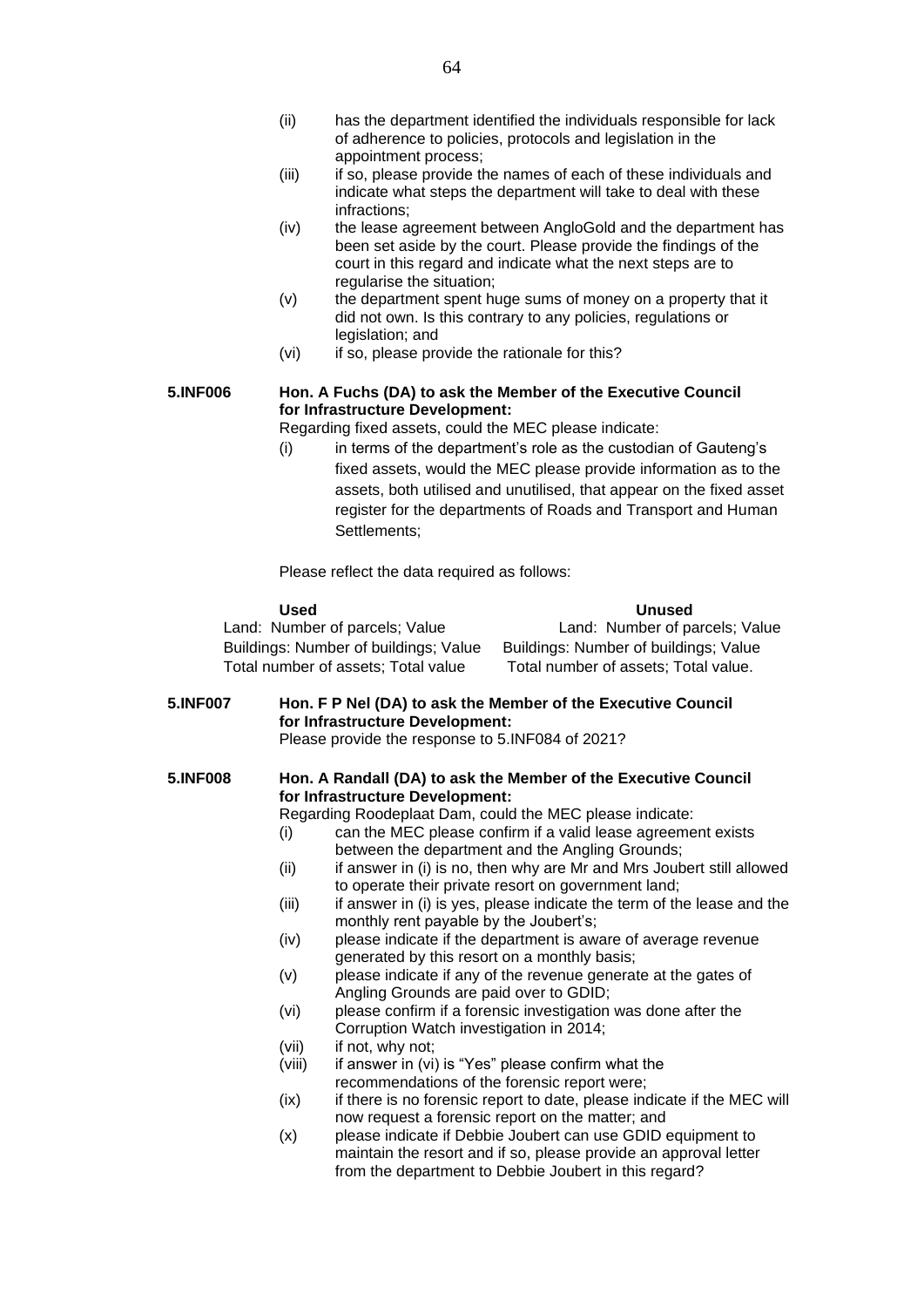**5.INF009 Hon. R Nt'sekhe (DA) to ask the Member of the Executive Council for Infrastructure Development:**

> With regard to Kempton Park Hospital (Kyalami Hospital precinct), could the MEC please indicate:

- (i) what is the grass-cutting budget in Rands and cents for this hospital for this financial year;
- (ii) which company has been contracted to cut grass at this hospital;
- (iii) when (date) was this company contracted;
- (iv) how long is the grass-cutting contract;
- $\overrightarrow{v}$  what is the value of the contract in Rands and cents for the duration of the contract;
- (vi) how often is the grass supposed to be cut at a hospital precinct;
- (vii) since the contractor was appointed, when last did they cut grass? (please provide the dates);
- (viii) does this contract include grounds maintenance;
- (ix) if not, please provide budget, supplier and contract details for the maintenance in accordance with (ii) and (vii); and
- (x) who from the department is responsible for the general grasscutting and upkeep of the precinct of this hospital?

#### **5.INF010 Hon. A Fuchs (DA) to ask the Member of the Executive Council for Infrastructure Development:**

In a meeting between the Portfolio Committee of Finance and the Gauteng Infrastructure Financing Agency (GIFA), on the 15/2/2022, it was indicated that, "The Land Enhancement Project, which is part of the land fund project was not undertaken, GIFA is awaiting the decision of the Department of Infrastructure Development (DID) on the project." In light of this, would the MEC please:

- (i) describe what the nature and objectives of the Land Enhancement Project are;
- (ii) indicate how long the decision by DID has been in abeyance and by when such decision will be made; and
- (iii) indicate what the "land fund project" is?
- **5.INF011 Hon. N de Jager (DA) to ask the Member of the Executive Council for Infrastructure Development:**

The Department of Infrastructure Development is the implementing agent on behalf of client departments in the Gauteng Provincial Government. Considering this, could the MEC please indicate:

- (i) please list all companies used by the department between 2014 to 2021 to implement projects for client departments (please list per department and project worked on for each); and
- (ii) if industry stakeholders have been consulted between 2014 and 2021, please list these stakeholders as well as the projects they were consulted on?

### **5.INF012 Hon. F P Nel (DA) to ask the Member of the Executive Council for Infrastructure Development:**

Regarding the use of probity auditors, could the MEC please indicate:

- (i) can the MEC please confirm if the department is making use of probity auditors for assurance engagements as far as the department's procurement processes are concerned;
- (ii) can the MEC please list the procurement / tender processes where the probity auditors assisted in the current financial year;
- (iii) please indicate how many of these procurement processes / tenders did not meet the prescribed probity requirements;
- (iv) please indicate if the probity auditors documented their findings in a probity audit report to the department;
- (v) please indicate if any significant issues that have been identified in the probity auditor report; and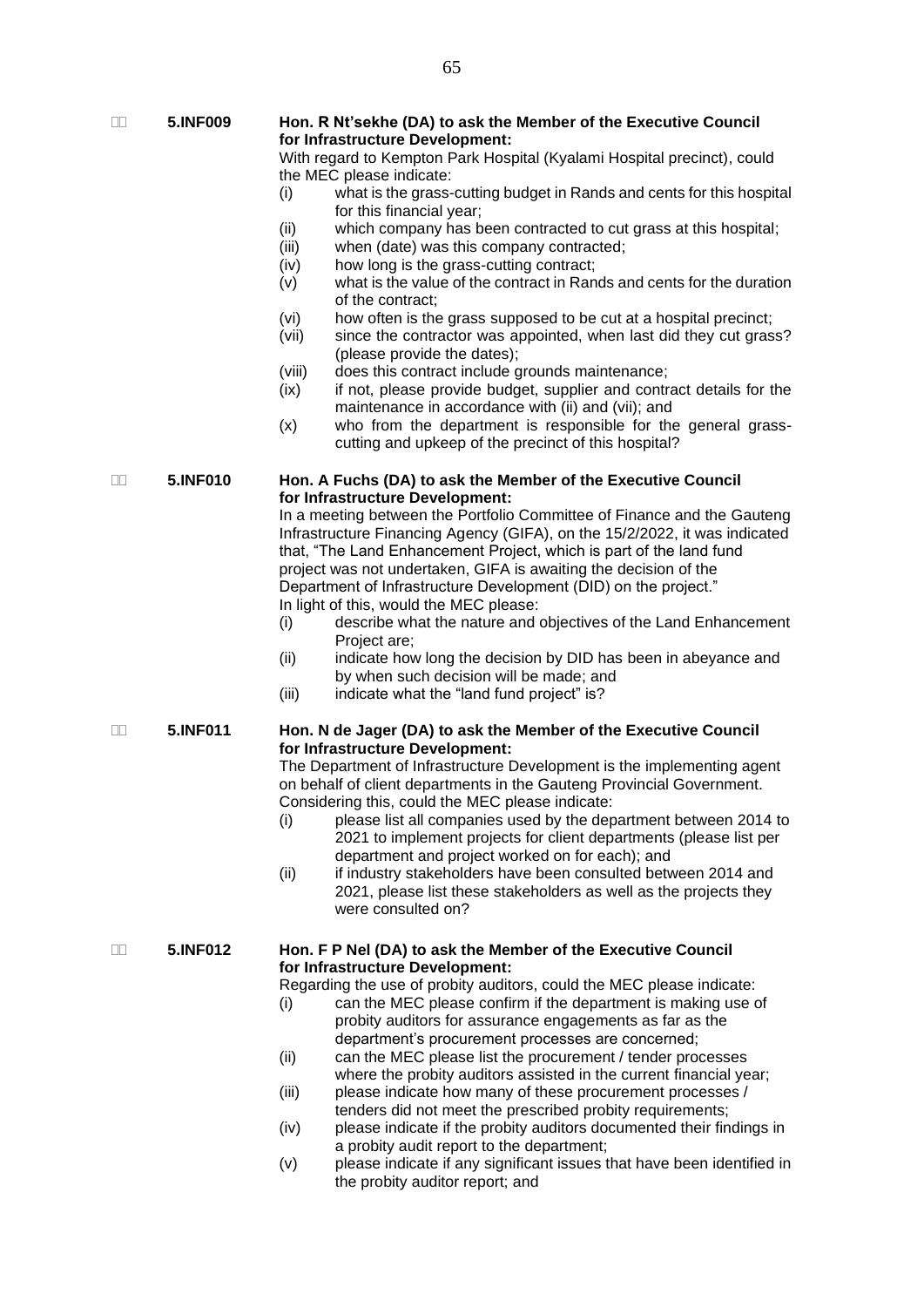(vi) please indicate how the department's SCM officials, BEC and BAC committees have benefitted from the probity audit reports on procurement projects by the department?

### *MEC FOR CO-OPERATIVE GOVERNANCE, TRADITIONAL AFFAIRS AND HUMAN SETTLEMENTS:*

### **\*\*5.COGTA&HS011 Hon. M F Ledwaba (EFF) to ask the Member of the Executive Council for Co-operative Governance, Traditional Affairs and Human Settlements:**

With regard to the relocation of residents who are on the road reserve of K54 (Tsamaya Road in Mamelodi, City of Tshwane) to any other alternative place, would the MEC please respond to the following:

- (i) when did the MEC become aware that Skierlik Informal Settlement, is on the road reserve of K54 and that it will affect K54 road construction;
- (ii) how many residents from this Informal Settlement have been affected by the road construction (in your response please indicate how were they made aware of the pending construction);
- (iii) were there any meetings with the affected sister departments to deal with challenges experienced in the construction of K54 road (in your response please indicate how many meetings were held with the officials from the City of Tshwane, Gauteng Cogta and Roads and Transport; and what were the outcomes of such meetings);
- (iv) how many residents have been relocated to alternative pieces of land and what services are currently being provided in those areas (in your response please indicate if all the affected residents will be accommodated onto the new area);
- (v) from the department's opinion, what could be causing the delay in relocating all the affected residents so far; and
- (vi) by when will the remaining residents be relocated to the alternative area (in your response please provide the total budget for the entire relocation project)?

### **\*\*5.COGTA&HS012 Hon. M S Chabalala (DA) to ask the Member of the Executive Council for Co-operative Governance, Traditional Affairs and Human Settlements:**

With regard to the hiring of water tankers in Emfuleni local municipality could the MEC please indicate:

- (i) who are the service providers that are used by Emfuleni local municipality;
- (ii) does Emfuleni local municipality have a contract with these service providers or they are used as an when required;
- (iii) in Rands and cents, how much have water tankers cost Emfuleni in the last 5 financial years;
- (iv) how much has been paid to each service provider in the last 5 financial years; and
- (v) what are reasons for using water tanks in Emfuleni?

### **\*\*5.COGTA&HS013 Hon. M S Chabalala (DA) to ask the Member of the Executive Council for Co-operative Governance, Traditional Affairs and Human Settlements:**

With regard to the use of sub-contractors by Emfuleni municipality due to lack of diesel could the MEC please indicate:

- (i) who are the service providers that have been used by the municipality when there is lack diesel in the last 5 financial years;
- (ii) does the municipality have a contract with these service providers;
- (iii) how much has the municipality paid to these service projects in the last 5 years;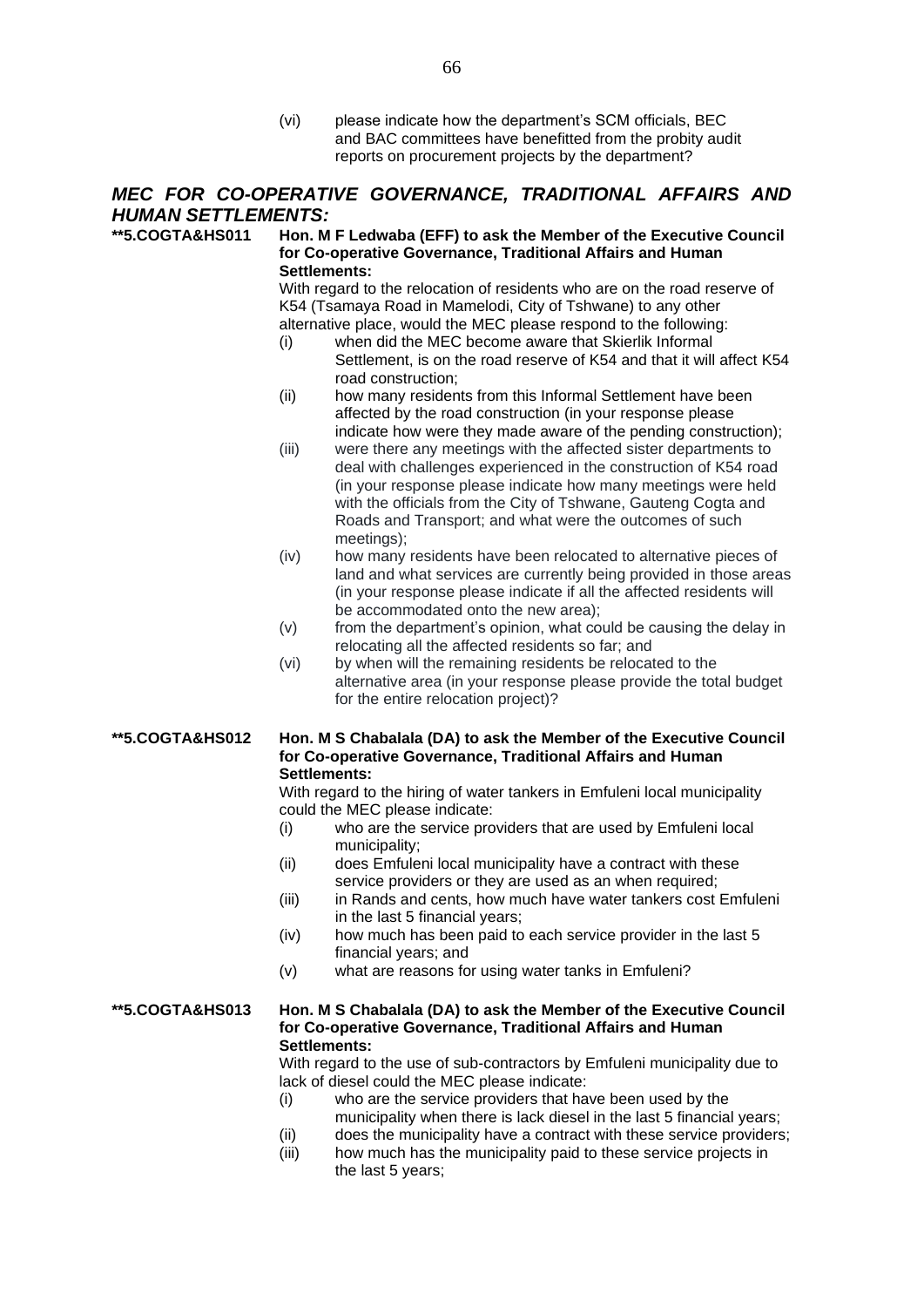- (iv) how much has been paid to each service provider; and
- (v) does it make financial sense for the municipality to use the services of a 3rd party instead of its own manpower?

### **\*\*5.COGTA&HS014 Hon. M S Chabalala (DA) to ask the Member of the Executive Council for Co-operative Governance, Traditional Affairs and Human Settlements:**

With regard to the car that was purchased for the mayor of Sedibeng district municipality could the MEC please indicate.

- (i) what car was it (brand, model);
- (ii) was it a new or second hand;
- (iii) how much did it cost the municipality;
- (iv) why was the car resprayed from its original white colour to black;
- (v) how much did the municipality pay for respraying; and
- (vi) is the mayor still refusing to use the car, and if so, what are the reasons for this?

**\*\*5.COGTA&HS015 Hon. C Bosch (DA) to ask the Member of the Executive Council for Co-operative Governance, Traditional Affairs and Human Settlements:**

With regard to the payment overtime to employees of Emfuleni municipality, specifically Metsi a Lekao employees, could the MEC please indicate:

- (i) do Metsi a Lekao employees work overtime;
- (ii) in the last 3 financial years how much overtime has been paid to Metsi a Lekao employees;
- (iii) do Mangers also qualify for overtime payment; and
- (iv) if yes to (iii), how much has been paid to them in the last 3 financial years?

**5.COGTA&HS018 Hon. R Nt'sekhe (DA) to ask the Member of the Executive Council for Co-operative Governance, Traditional Affairs and Human Settlements:**

> With regard to the Glen Marikana site in ward 16, Ekurhuleni, could the MEC please indicate:

- (i) what is this land zoned for and when did the owner get the zoning approved;
- (ii) after approval, how long did the owner have to implement or adhere to the zoning;
- (iii) if there was a land-grab, what did the owner do about it and how has the municipality assisted with this land-grab;
- $(iv)$  if the owner turned a blind eye to the land grab, did he / she violate the zoning, and if yes how;
- (v) if yes, what are the consequences on this property owner;
- (vi) with the number of shacks that were put on the property, does it become an informal settlement;
- (vii) if yes, when was it / will it be proclaimed as such;
- (viii) has the owner disclosed the plans that they have for this property with timelines, please include the plans;
- (ix) when were the plans approved by the municipality; and
- $(x)$  did the plans comply with the LSDF (Local Spatial Development Plan)?

### **5.COGTA&HS019 Hon. R Nt'sekhe (DA) to ask the Member of the Executive Council for Co-operative Governance, Traditional Affairs and Human Settlements:**

With regard to the following farm, Witfontein Farm, Ward 08 Ekurhuleni:

- (i) who/which department does this farm belong to;
- (ii) which cooperative was appointed to work on this farm;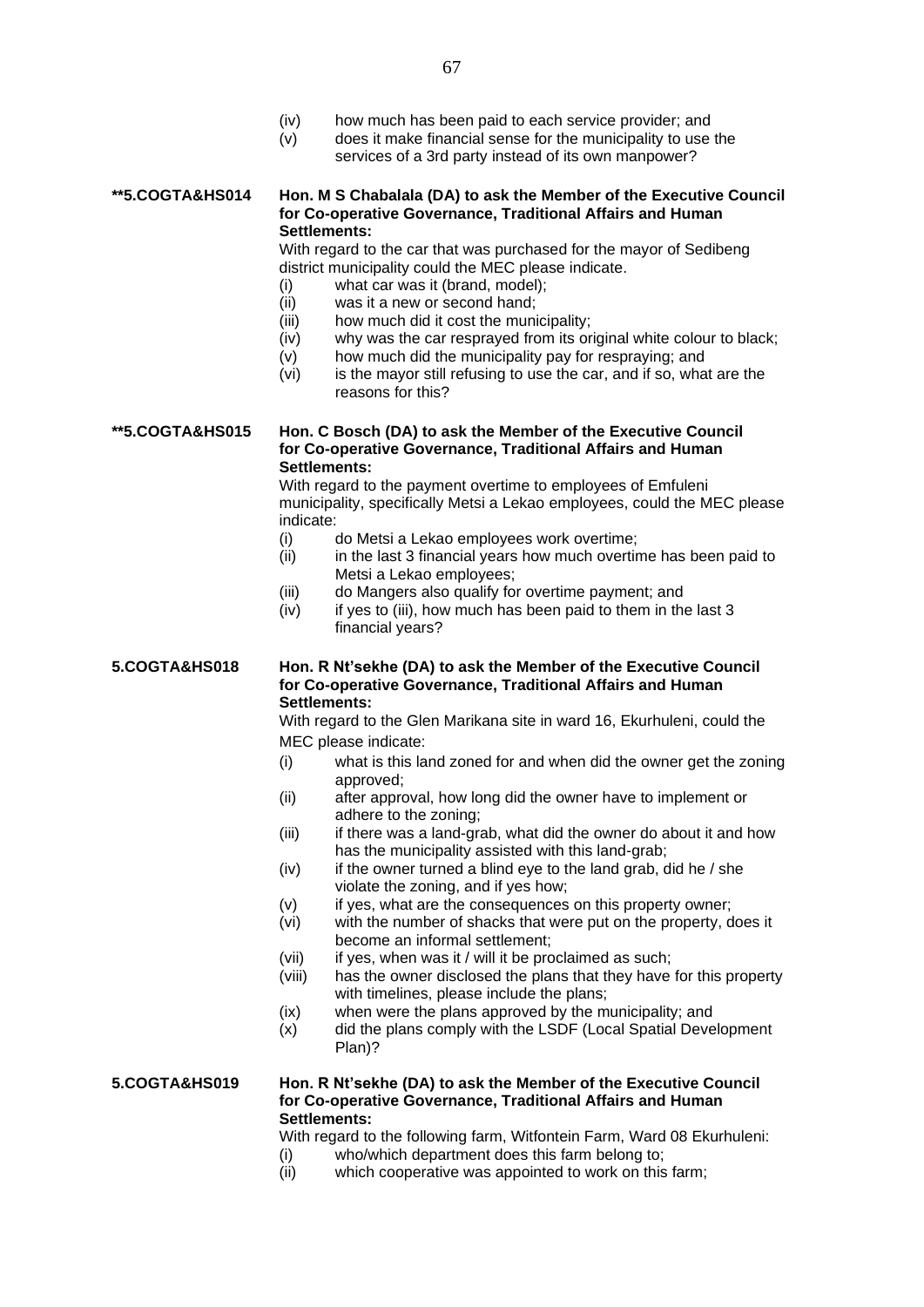- (iii) what are their contractual obligations on this farm;
- (iv) what type of assistance do they get from government with regards to getting this farm up and running;
- $(v)$  if the workers / cooperative needs a tractor, to whom do they apply/ source one;
- (vi) has the department received an application for a tractor;
- (vii) if yes, how far is this application in the system; and
- (viii) when will they be assisted?

### **5.COGTA&HS020 Hon. M H Cirota (DA) to ask the Member of the Executive Council for Co-operative Governance, Traditional Affairs and Human Settlements:**

With regard to Ekurhuleni's energy, could the MEC please indicate:

- (i) how many power plants, substations and transformers are there throughout the Ekurhuleni metro;
- (ii) please provide addresses for each one;
- (iii) what type was erected or built at each site;
- (iv) when (date) did each one become operational;
- (v) since becoming operational, how often has each one been serviced;
- (vi) since becoming operational, what was the nature of the service that was done on each;
- (vii) since becoming operational, for each, when were ageing parts replaced;
- (viii) since becoming operational, which parts were replaced; and
- (ix) according to norms and standards, how often should they be serviced and what type of service should be performed?

### **5.COGTA&HS021 Hon. M S Chabalala (DA) to ask the Member of the Executive Council for Co-operative Governance, Traditional Affairs and Human Settlements:**

With regard to the government departments and state-owned enterprises in Emfuleni could the MEC please indicate:

- (i) are there any government departments and/or state owned enterprises that owe Emfuleni municipality rates and taxes;
- (ii) what is the total amount that is owed by these government departments and/ or state owned enterprises;
- (iii) how much does each owe Emfuleni;
- (iv) for how long have these rates and taxes been outstanding;
- $(v)$  what are the reasons given by each for the non-payment of their accounts;
- (vi) does the municipality have a plan to recoup these rates and taxes; and
- (vii) if yes, what steps have been taken to date?

### **5.COGTA&HS022 Hon. F P Nel (DA) to ask the Member of the Executive Council for Co-operative Governance, Traditional Affairs and Human Settlements:** Please provide the responses to 5.COGTA&HS171; 5.COGTA&HS172;

5.COGTA&HS173; 5.COGTA&HS174; 5.COGTA&HS175; 5.COGTA&HS176 and 5.COGTA&HS178 of 2021?

### **5.COGTA&HS023 Hon. R Nt'sekhe (DA) to ask the Member of the Executive Council for Co-operative Governance, Traditional Affairs and Human Settlements:**

With regard to waste management in Ekurhuleni, would the MEC please indicate:

(i) which companies service the trucks that belong to the waste department;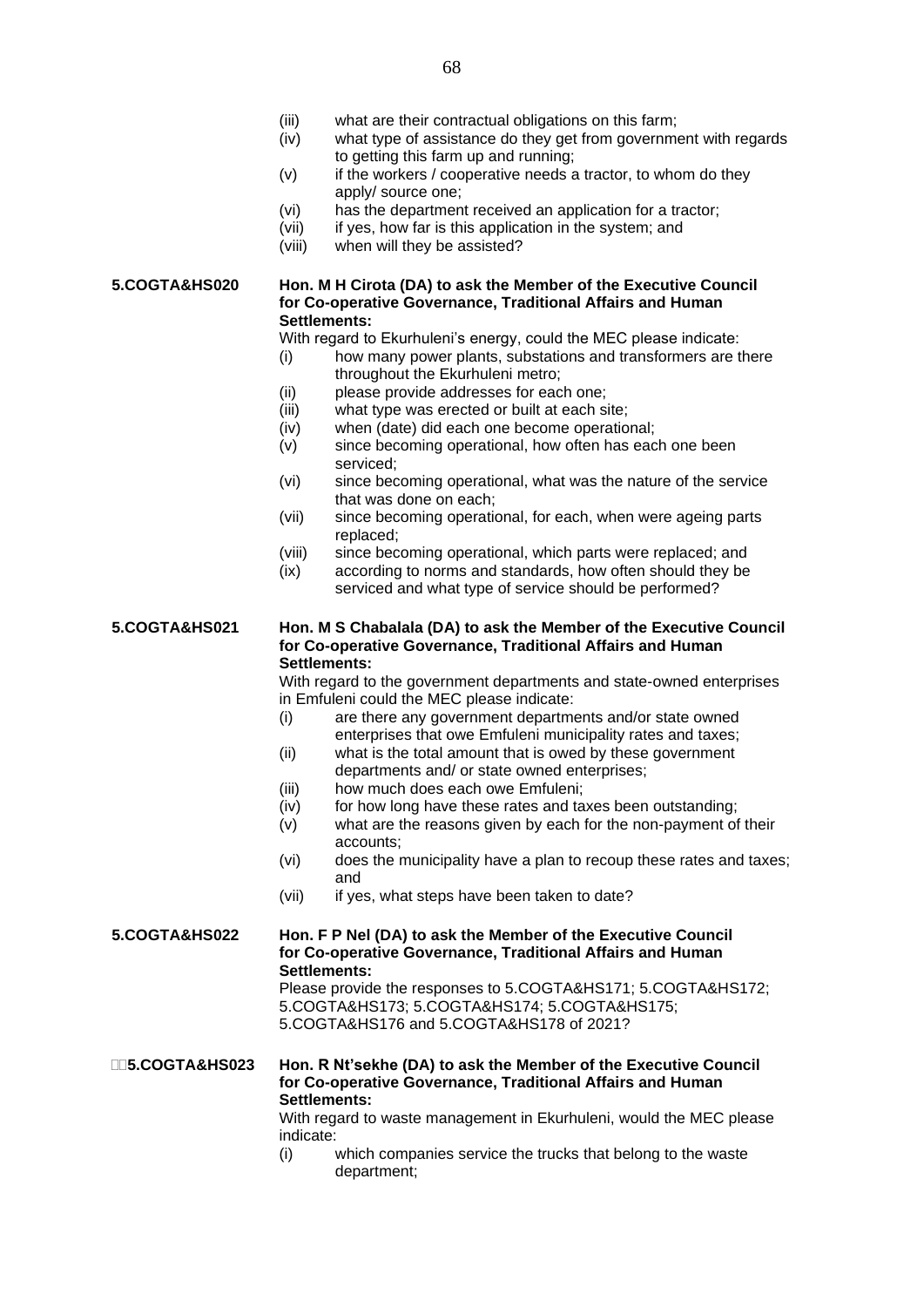- (ii) when (dates) were these companies appointed;
- (iii) what is the contractual obligation for servicing each of these trucks;
- (iv) how many waste trucks belong to the municipality;
- (v) how many waste trucks belong to waste companies;
- (vi) how many of the municipal waste trucks are in for repairs;
- (vii) how long has each truck been in for repairs;
- (viii) how many waste trucks are in for repairs and with-held by service agents due to non-payment;
- (ix) has an audit been conducted to determine the impact on service delivery when a truck is in for repairs for longer than planned; and
- (x) what plans does the municipality make to ensure service delivery continues for the period while a truck goes for service / maintenance?

### **5.COGTA&HS024 Hon. R Nt'sekhe (DA) to ask the Member of the Executive Council for Co-operative Governance, Traditional Affairs and Human Settlements:**

With regard to chemical toilets in Ekurhuleni, could the MEC please explain:

- (i) how much money, in Rands and cents, was budgeted for chemical toilets in Ekurhuleni from 2019 to date;
- (ii) how many chemical toilets were put out;
- (iii) how many chemical toilets were put out in every township and/ or informal settlement (please list for each);
- (iv) what is the actual cost per toilet;
- (v) what is covered by the cost per toilet;
- (vi) which supplier / suppliers were used to supply these chemical toilets;
- (vii) how much has each supplier been paid every year since the toilets were erected;
- (viii) how many toilets did each supplier erect;
- (ix) are suppliers expected to clean the toilets as part of the terms of their contracts; and
- (x) if yes, how often and who checks that they are cleaned?

### **5.COGTA&HS025 Hon. B Engelbrecht (DA) to ask the Member of the Executive Council for Co-operative Governance, Traditional Affairs and Human Settlements:**

With regard to the Ekurhuleni Metropolitan Municipality townships, could the MEC please indicate:

- (i) how many complaints have been received by the municipality with regard to irregular waste collection from January to October 2021;
- (ii) how many areas have been found in the same time period to have domestic farm animals feeding on or in the waste;
- (iii) have animal doctors (Vets) ever complained about the condition of these animals due to feeding in or on waste material;
- (iv) which areas in Ekurhuleni have the worst waste collection rates;
- (v) which areas in Ekurhuleni have the best waste collection;
- (vi) how many depots have contributed to poor waste collections;
- (vii) how many staff members work in the waste department;
- (viii) how many companies are used in the waste department;
- (ix) why does Ekurhuleni employ companies instead of increasing the component of staff working in the waste department; and
- (x) what was the cost of using waste companies compared to using staff members in the waste department from January to October 2021?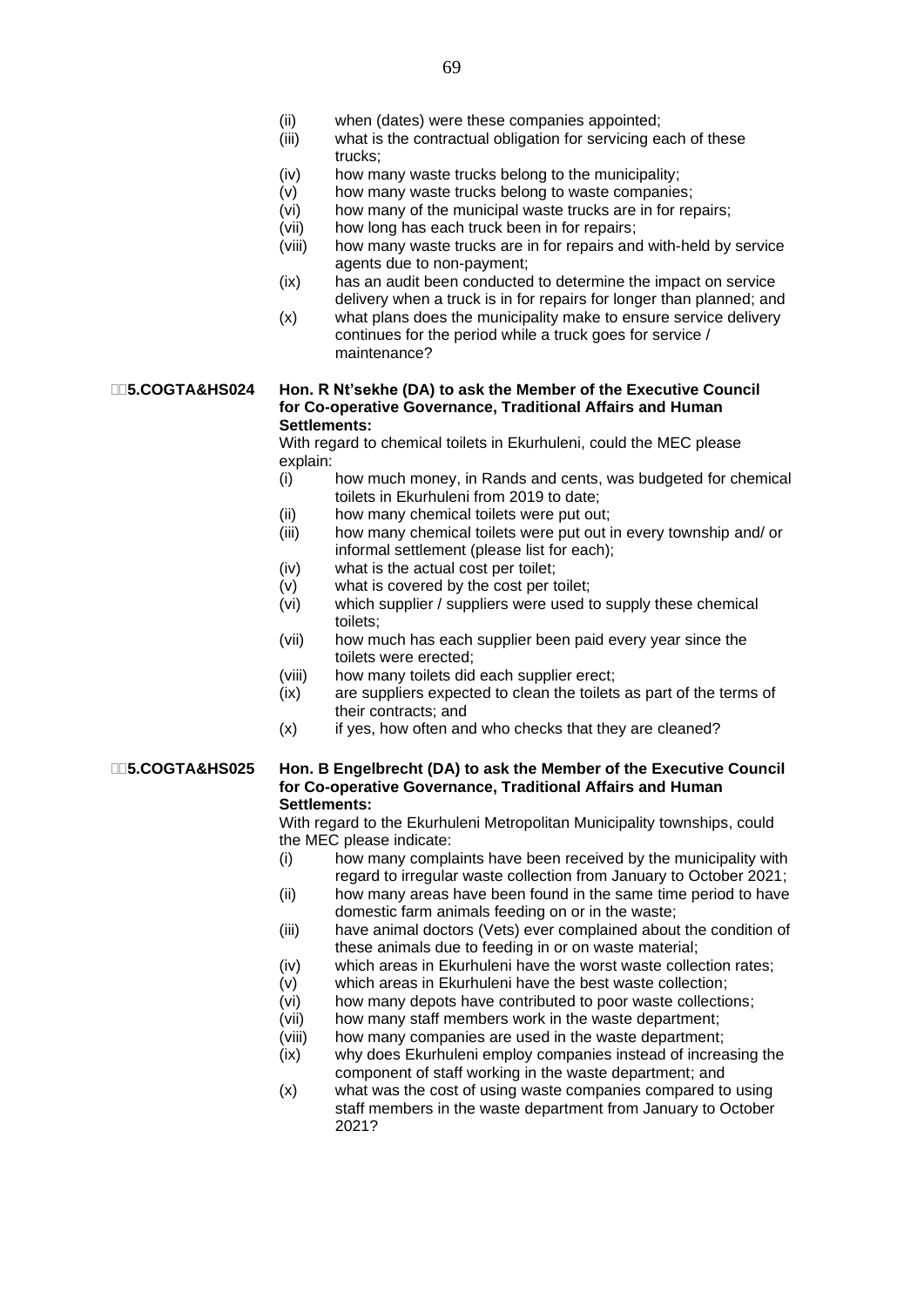### **5.COGTA&HS026 Hon. B Engelbrecht (DA) to ask the Member of the Executive Council for Co-operative Governance, Traditional Affairs and Human Settlements:**

With regard to the Esselen Park Housing project in Ekurhuleni, could the MEC please indicate:

- (i) when was the scoping done for this project;
- (ii) what was the envisaged starting and end date for this project;
- (iii) how many houses were going to be built;
- (iv) how many were going to be RDP's, low cost and how many bond houses;
- (v) how many houses of each type have been built since the project started;
- (vi) of these, how many have been allocated;
- (vii) to date, how much money has been spent each year on this project since its inception;
- (viii) please specify exactly what the money was spent on;
- (ix) how was the decision reached to build on this site; and
- (x) what did the environmental impact assessment report say about this site?

**5.COGTA&HS027 Hon. M H Cirota (DA) to ask the Member of the Executive Council for Co-operative Governance, Traditional Affairs and Human Settlements:**

> With regard to human settlements in the Ekurhuleni Metropolitan Municipality, could the MEC please indicate:

- (i) how many township exists (please name them);
- (ii) how many informal settlements exists;
- (iii) of the informal settlements, how many have been formalized;
- (iv) for each township, when does the refuse take waste from the township;
- (v) has an audit been done to determine whether the waste removal trucks are removing all the waste on the days set for removal;
- (vi) if so, please provide details of this audit report;
- (vii) based on possible lack of waste removal, how many illegal dumping sites have started in Ekurhuleni from April 2020 to October 2021;
- (viii) according to EMPD, what is the main cause of illegal dumping;
- (ix) according to Environmental health, what is the main cause of rodent infestation; and
- (x) if poor waste removal is the cause of illegal dumping and rodent infestation, what plans does the City have to improve waste collection in the townships?

**5.COGTA&HS028 Hon. A Randall (DA) to ask the Member of the Executive Council for Co-operative Governance, Traditional Affairs and Human Settlements:**

> Regarding utility accounts in Lesedi Municipality, could the MEC please indicate:

- (i) can the MEC please indicate if Heidelberg Kloof Estate owes the Lesedi municipality money on their utilities account;
- (ii) if yes to (i), please indicate what the outstanding amount is and more especially how much is owed for the past six months;
- (iii) please explain if the Heidelberg Kloof Estate is approved as a bulk supplier of electricity;
- (iv) if no to (iii), please explain why no electricity is charged on their utility account;
- (v) please provide a copy of the latest utility account in the name of Heidelberg Kloof Estate; and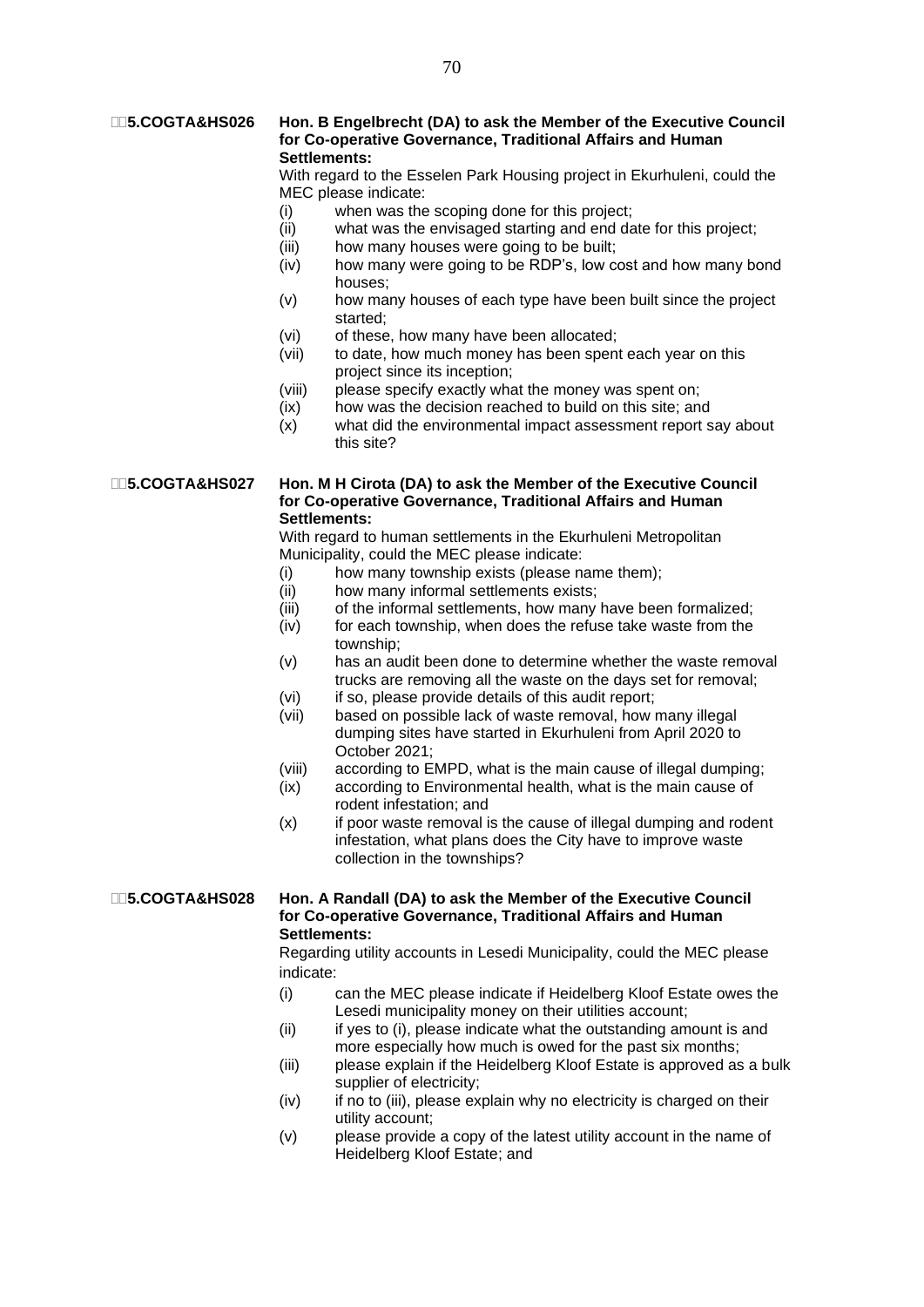(vi) if a copy of the account cannot be supplied, please indicate why not?

### **5.COGTA&HS029 Hon. A Randall (DA) to ask the Member of the Executive Council for Co-operative Governance, Traditional Affairs and Human Settlements:**

Regarding tender numbers 62/2021 and 32/2020 issued in Lesedi Municipality, could the MEC::

- (i) please provide a list of bidders for these tenders;
- (ii) please indicate who the successful bidders for these tenders are;
- (iii) please provide the Rand value of the awarded tenders to the successful bidders, as well as the amount that was tendered by the successful bidders;
- (iv) please provide the company registration number of the successful bidders;
- (v) please provide the tax clearance certificates for the successful bidders;
- (vi) please confirm the successful bidders field of specialization as per its CIPS registration;
- (vii) please confirm if any payment were made to the successful bidders/contractors upfront;
- (viii) please confirm how many refuse removal trucks the successful bidders have it their fleets to do the work effectively; and
- (ix) please confirm where these trucks fill up with fuel, and if the Lesedi municipality pays for the fuel used by the successful bidders?

### **5.COGTA&HS030 Hon. M S Chabalala (DA) to ask the Member of the Executive Council for Co-operative Governance, Traditional Affairs and Human Settlements:**

With regard to employees in the Emfuleni municipality who are in acting positions, could the MEC please indicate:

- (i) how many managerial and assistant managerial position are vacant in the Emfuleni municipality;
- (ii) what are the minimum requirements for these positions;
- (iii) which employees are acting these positions (please provide names and the positions they hold in the municipality); and
- (iv) do these employees meet the minimum requirements for these positions;
- (v) what are the academic qualifications for employees acting in these positions;
- (vi) how long have these employees been acting in these positions (please specify for each); and
- (vi) did the municipality advertise the vacant positions, if so when?

### **5.COGTA&HS031 Hon. M S Chabalala (DA) to ask the Member of the Executive Council for Co-operative Governance, Traditional Affairs and Human Settlements:**

With regard to Executive Director positions in Sedibeng municipality could the MEC please indicate:

- (i) as per the organogram of the municipality how many Executive Directors positions are there in the municipality;
- (ii) how many Executive Directors are currently employed by the municipality;
- (iii) did the municipality undertake a vetting process before they employed them;
- (iv) which company was used for vetting;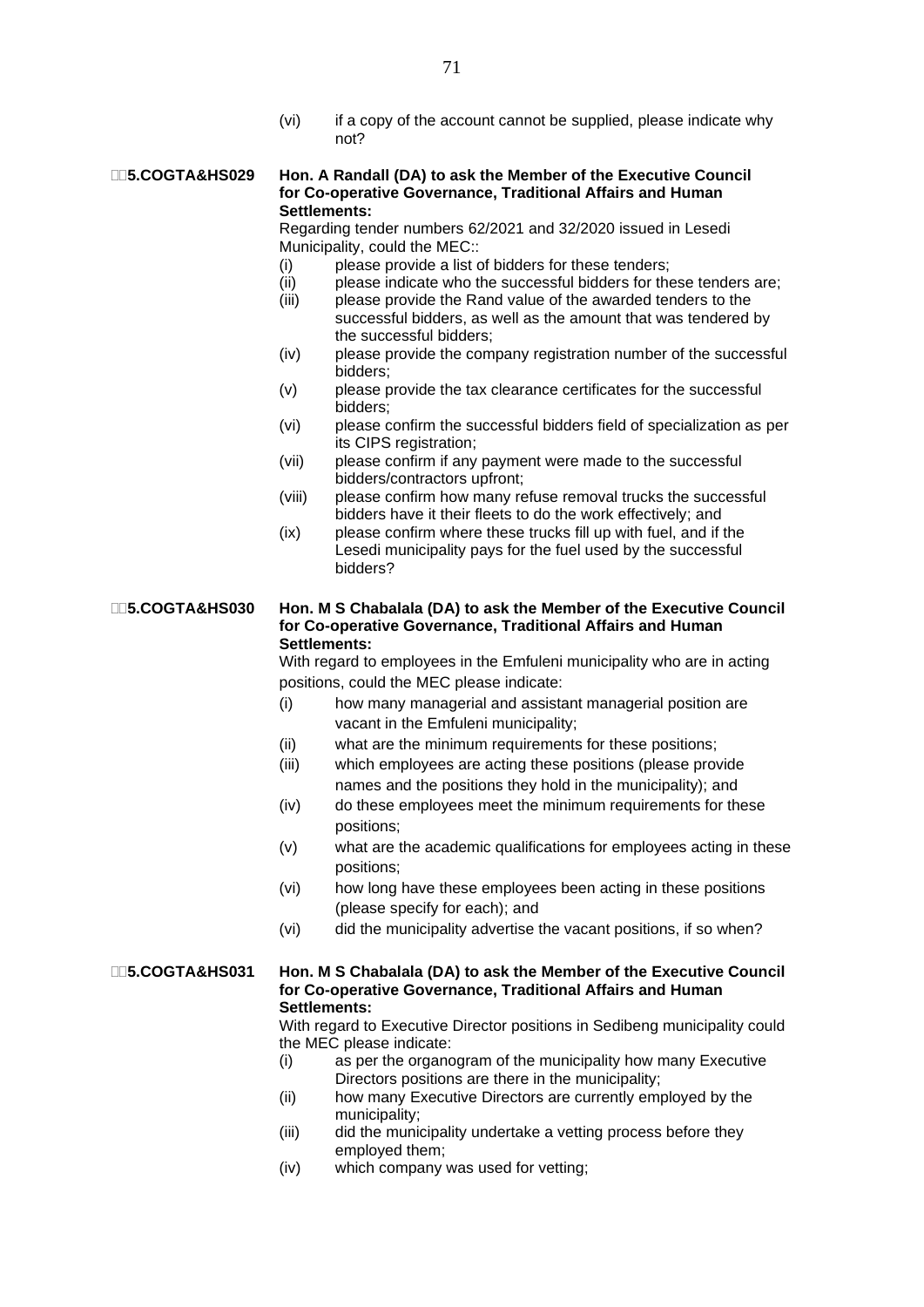- (v) what are the minimum requirements for position of the Executive Director;
- (vi) what are the academic qualifications of all the Executive Directors that are currently employed by the municipality; and
- (vii) pease provide a vetting report for each of the current Executive Directors?

### **5.COGTA&HS032 Hon. M S Chabalala (DA) to ask the Member of the Executive Council for Co-operative Governance, Traditional Affairs and Human Settlements:**

With regard to youth empowerment projects in Emfuleni could the MEC please indicate:

- (i) does Emfuleni municipality have a project that specifically targets the youth of municipality;
- (ii) how much, in Rands and cents has Emfuleni municipality spent on this project for the last 5 financial years;
- (iii) how many young people have benefited from this project in the last 5 financial years;
- (iv) is Emfuleni municipality using a service provider to implement this project; and
- (v) if yes to (iv), how much has been paid to the service provider;
- (vi) how many service providers bid for this project; and
- (vii) why was this specific service provider chosen?

### **5.COGTA&HS033 Hon. A W Cilliers (DA) to ask the Member of the Executive Council for Co-operative Governance, Traditional Affairs and Human Settlements:**

Regarding the South African Human Rights Commission (SAHRC) investigation into the pollution of Wemmerpan, Johannesburg, could the MEC please indicate:

- (i) has the department been contacted by the SAHRC regarding this investigation;
- (ii) if yes, what input has the department made in relation to this;
- (iii) if no, is the department aware of this investigation;
- (iv) has the City of Johannesburg been contacted by the SAHRC regarding this investigation; and
- (v) if yes, what input has the CoJ made in relation to this;
- (vi) what CoJ by-laws have been infringed in relation to the pollution in Wemmerpan;
- (vii) what is the CoJ's responsibilities in terms of The National Environmental Laws Amendment Bill (NEMLA);
- (viii) what are the department's responsibilities in terms of The National Environmental Laws Amendment Bill (NEMLA);
- (ix) does the department liaise with other departments/ spheres of government in terms of NEMLA; and
- $(x)$  if yes to  $(v)$  which departments/ spheres of government?

### **5.COGTA&HS034 Hon. M H Cirota (DA) to ask the Member of the Executive Council for Co-operative Governance, Traditional Affairs and Human Settlements:**

Regarding the Rental Housing Tribunal Case Number RT152/20, could the MEC please indicate:

- (i) what is the status of this case;
- $(ii)$  if the case is concluded, has the outcome of this case been communicated to all effected parties;
- (iii) if yes, please provide proof;
- (iv) if not, why not;
- (v) if the case is concluded, have the recommendations of this case been implemented; and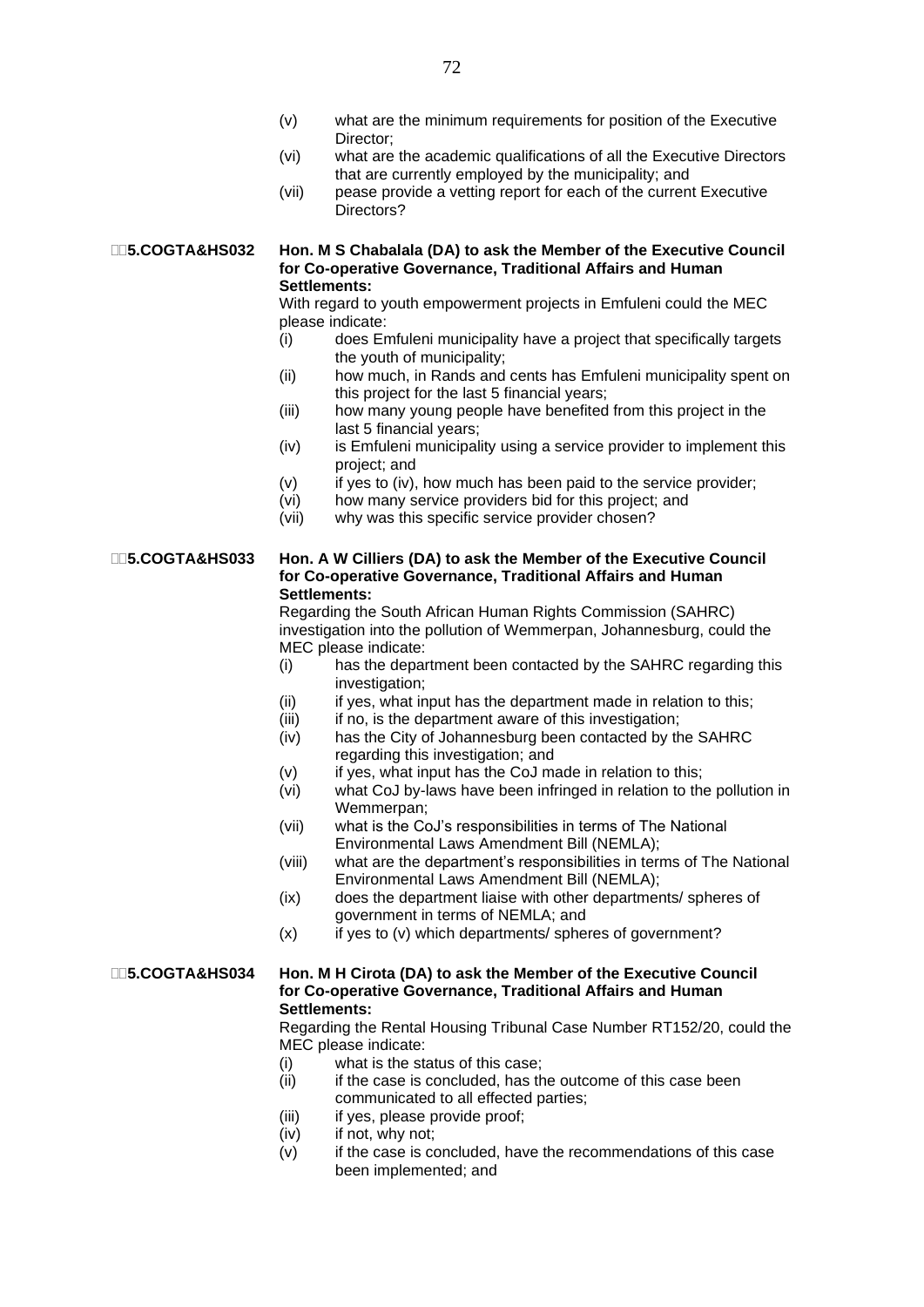- (vi) if yes, please provide proof that these have been implemented;
- (vii) if they have not, please explain why not;
- (viii) what recourse do complainants have if the recommendations of investigations are not implemented; and
- (ix) please provide contact details (name, phone number, email address and physical address) of where complainants can lodge their grievances?

### **5.COGTA&HS035 Hon. C Bosch (DA) to ask the Member of the Executive Council for Co-operative Governance, Traditional Affairs and Human Settlements:**

Regarding the use of probity auditors, could the MEC please indicate:

- (i) can the MEC please confirm if the department is making use of probity auditors for assurance engagements as far as the department's procurement processes are concerned;
- (ii) can the MEC please list the procurement / tender processes where the probity auditors assisted in the current financial year;
- (iii) please indicate how many of these procurement processes / tenders did not meet the prescribed probity requirements; and
- (iv) please indicate if the probity auditors documented their findings in a probity audit report to the department;
- (v) please indicate if any significant issues that have been identified in the probity auditor report; and
- (vi) please indicate how the department's SCM officials, BEC and BAC committees have benefitted from the probity audit reports on procurement projects by the department?

### *MEC FOR ROADS AND TRANSPORT:*

### **5.TR004 Hon. E du Plessis (DA) to ask the Member of the Executive Council for Roads and Transport:**

Jacomina Road near Tarlton is a Dirt Road that falls under the department and urgently needs grading, considering this, could the MEC please indicate:

- (i) when last was the Road been graded;
- (ii) why does the department not use crews that are regularly in that vicinity to do general maintenance;
- (iii) does the department grade this road themselves, or is an outside contractor used;
- (iv) can the department please indicate how many dirt roads in the vicinity of Jacomina need grading; and
- (v) when will all the roads in (iv) be graded?

### **5.TR005 Hon. E du Plessis (DA) to ask the Member of the Executive Council for Roads and Transport:**

The R500 between Carletonville and the Ventersdorp Road is in a poor state. Could the MEC please indicate:

- (i) when last was the road maintained;
- (ii) why are the roads not resurfaced, instead only potholes are filled in;
- (iii) is there a plan in place for resurfacing to take place; and
- (iv) can the Department indicate how many accidents have been cause by the poor state of the road in the past two years?

### **5.TR006 Hon. E du Plessis (DA) to ask the Member of the Executive Council for Roads and Transport:**

The R559 at the turnoff to the R501 has mostly disintegrated and vehicles are now forced to use the shoulder of the road. Could the MEC please indicate:

- (i) when (date) will the department attend to this matter;
- (ii) how long has the department been aware of this problem; and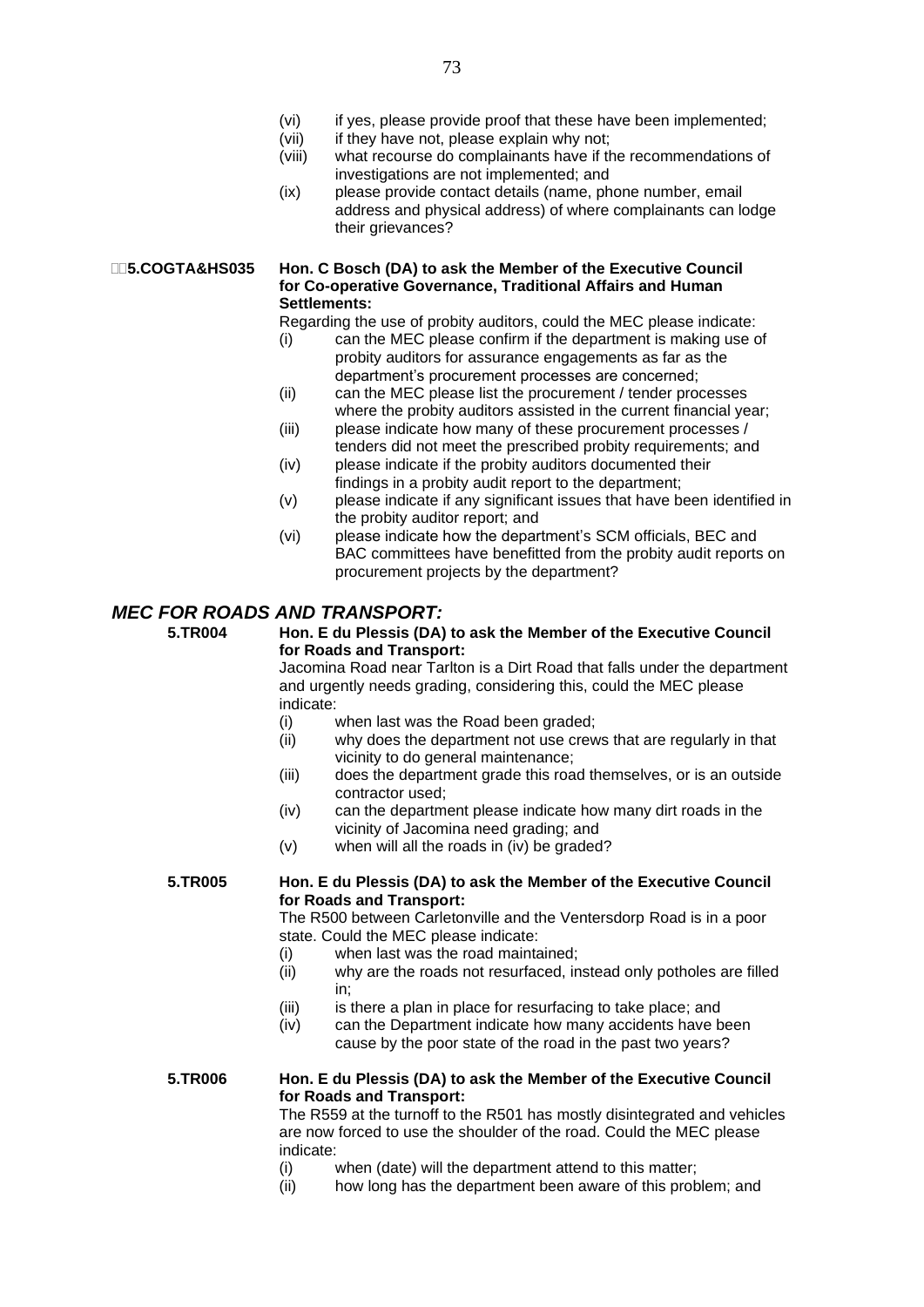(iii) how will the department resurface this piece as it is beyond repair?

### **5.TR007 Hon. M H Cirota (DA) to ask the Member of the Executive Council for Roads and Transport:**

The Kameeldrif Way, Roodeplaat, Tshwane (Ward 87), in front of Poort Primary School has huge challenges in relation to pupils being dropped off as well as crossing the road. Can the MEC please indicate:

- (i) will the department assist with adequate road calming measures;
- $(ii)$  if yes, by when (date) will this be done;
- (iii) what kind of road calming measure will be implememted;
- (iv) please provide statistics as to the number of incidents that have occurred here;
- (v) has this problem been bought to the Department's attention previously; and
- (vi) if yes, why has nothing been done?

### **5.TR008 Hon. E du Plessis (DA) to ask the Member of the Executive Council for Roads and Transport:**

Regarding Taxi's violating the rules of the road at the corner of William Nicol and Kingfisher Drive in Johannesburg, could the MEC please indicate:

- (i) is the Department aware of this behaviour;
- (ii) what has the Department done to address this;
- (iii) how many traffic violations have been recorded for this intersection in the past 2 financial years;
- (iv) which taxi association/ s is using this route to transport passengers;
- (v) what are the short-term solutions in resolving these issues;
- (vi) what are the long-term solutions in resolving these issues; and
- (vii) are any of these long or short-term solutions currently being implemented?

### **5.TR009 Hon. W Peach (DA) to ask the Member of the Executive Council for Roads and Transport:**

Regarding the gravel road upgrade request for Maroela street Kameeldrift East, Tshwane, could the MEC please indicate:

- (i) has the department received a petition requesting the upgrade of this road;
- (ii) if yes, when was this petition received;
- (iii) what happened since the oversight visit by MPL Randall, Councillor Pienaar and GRT official Tshililo Malange (068 5823724) on 3 September 2021
- (iv) when will this road be attended to by the department;
- (v) does the department still regard this road a safe road for motorists to use;
- (vi) how is gravel road maintenance undertaken by the department; and
- (vii) will the department consider tarring this road as housing developments in this area increase and more vehicles travel on this road daily?

### **5.TR010 Hon. C Bosch (DA) to ask the Member of the Executive Council for Roads and Transport:**

Regarding the use of probity auditors, could the MEC please indicate:

- (i) can the MEC please confirm if the department is making use of probity auditors for assurance engagements as far as the department's procurement processes are concerned;
- (ii) can the MEC please list the procurement / tender processes where the probity auditors assisted in the current financial year;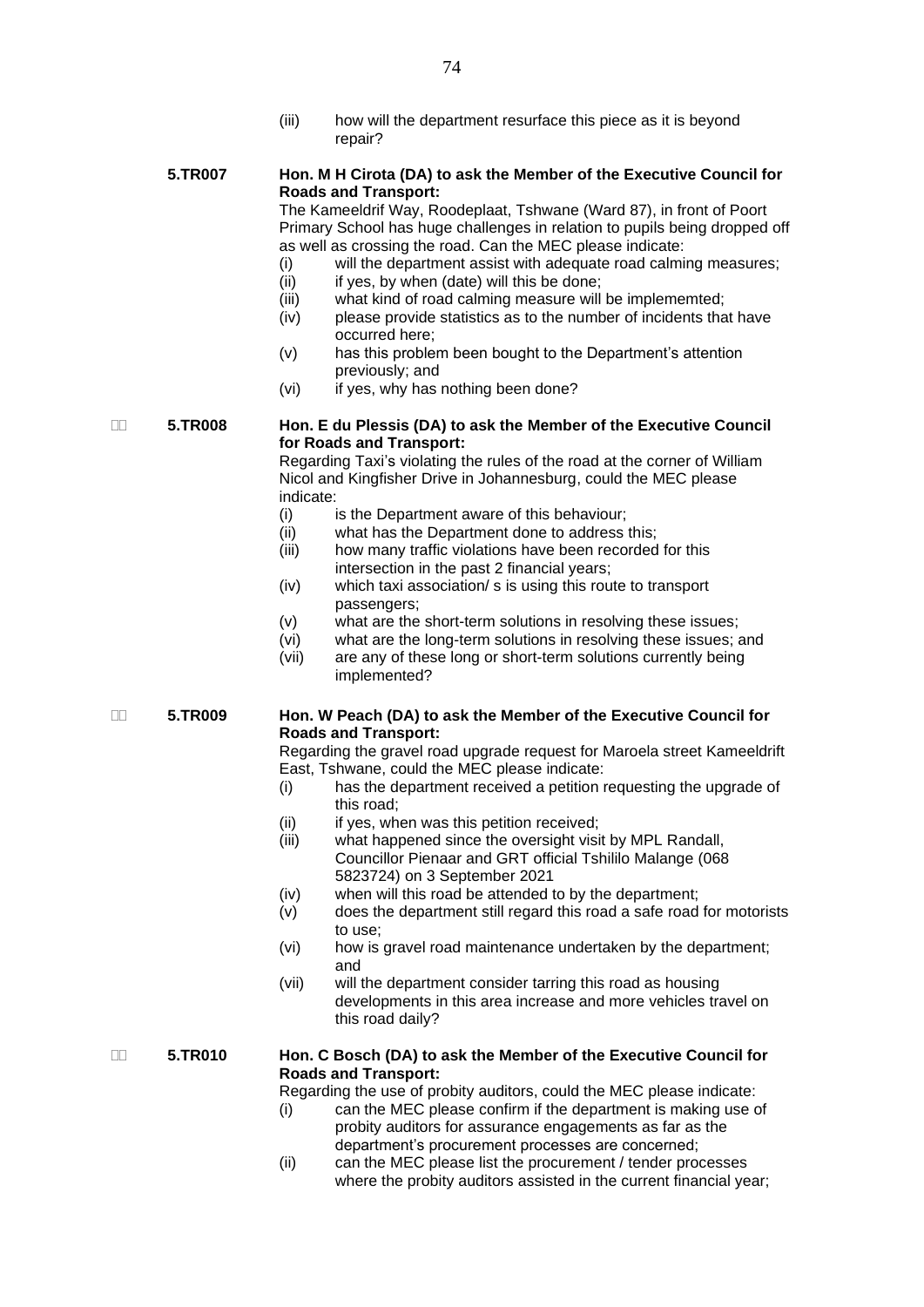- (iii) please indicate how many of these procurement processes / tenders did not meet the prescribed probity requirements; and
- (iv) please indicate if the probity auditors documented their findings in a probity audit report to the department;
- (v) please indicate if any significant issues that have been identified in the probity auditor report; and
- (vi) please indicate how the department's SCM officials, BEC and BAC committees have benefitted from the probity audit reports on procurement projects by the department?

### *MEC FOR SOCIAL DEVELOPMENT:*<br>5 SD002 WITHDRAWN: **5.SD002 WITHDRAWN:**

### **5.SD003 Hon. S J P Dos Santos (DA) to ask the Member of the Executive Council for Social Development:**

Regarding the use of probity auditors, could the MEC please indicate:

- (i) can the MEC please confirm if the department is making use of probity auditors for assurance engagements as far as the department's procurement processes are concerned;
- (ii) can the MEC please list the procurement / tender processes where the probity auditors assisted in the current financial year;
- (iii) please indicate how many of these procurement processes / tenders did not meet the prescribed probity requirements;
- (iv) please indicate if the probity auditors documented their findings in a probity audit report to the department; and
- (v) please indicate if any significant issues that have been identified in the probity auditor report;
- (vi) please indicate how the department's SCM officials, BEC and BAC committees have benefitted from the probity audit reports on procurement projects by the department?

### **5.SD004 Hon. B Engelbrecht (DA) to ask the Member of the Executive Council For Social Development:**

Regarding old age homes, will the MEC please indicate:

- (i) how many old age homes belong to the department;
- (ii) where are they and what are their addresses;
- (iii) what is the Rand value of each home;
- (iv) how many of them are operational;
- $(v)$  of those that are not operational, please indicate why they are not;
- (vi) how many people are housed in each of these old age homes and what type of patients are housed there;
- (vii) how many staff and caregivers are employed at each facility (please provide the ratio of caregiver to client); and
- (viii) what is the yearly operational cost of each of these homes (please include the salaries of caregivers and their salary scales);
- (ix) if these homes are not at 100 % at capacity, what accounts for this; and
- (x) please provide the name and position of the person in charge of each of these homes?

### *MEC FOR SPORT, RECREATION, ARTS AND CULTURE:*

**5.SP003 Hon. M S Chabalala (DA) to ask the Member of the Executive Council for Sport, Recreation, Arts and Culture:**

Regarding funding for all organisations supported by the department, could the MEC please indicate:

- (i) how much was budgeted by the department in the last 3 financial years;
- (ii) how much did the department spend;
- (iii) how many organisations were supported;